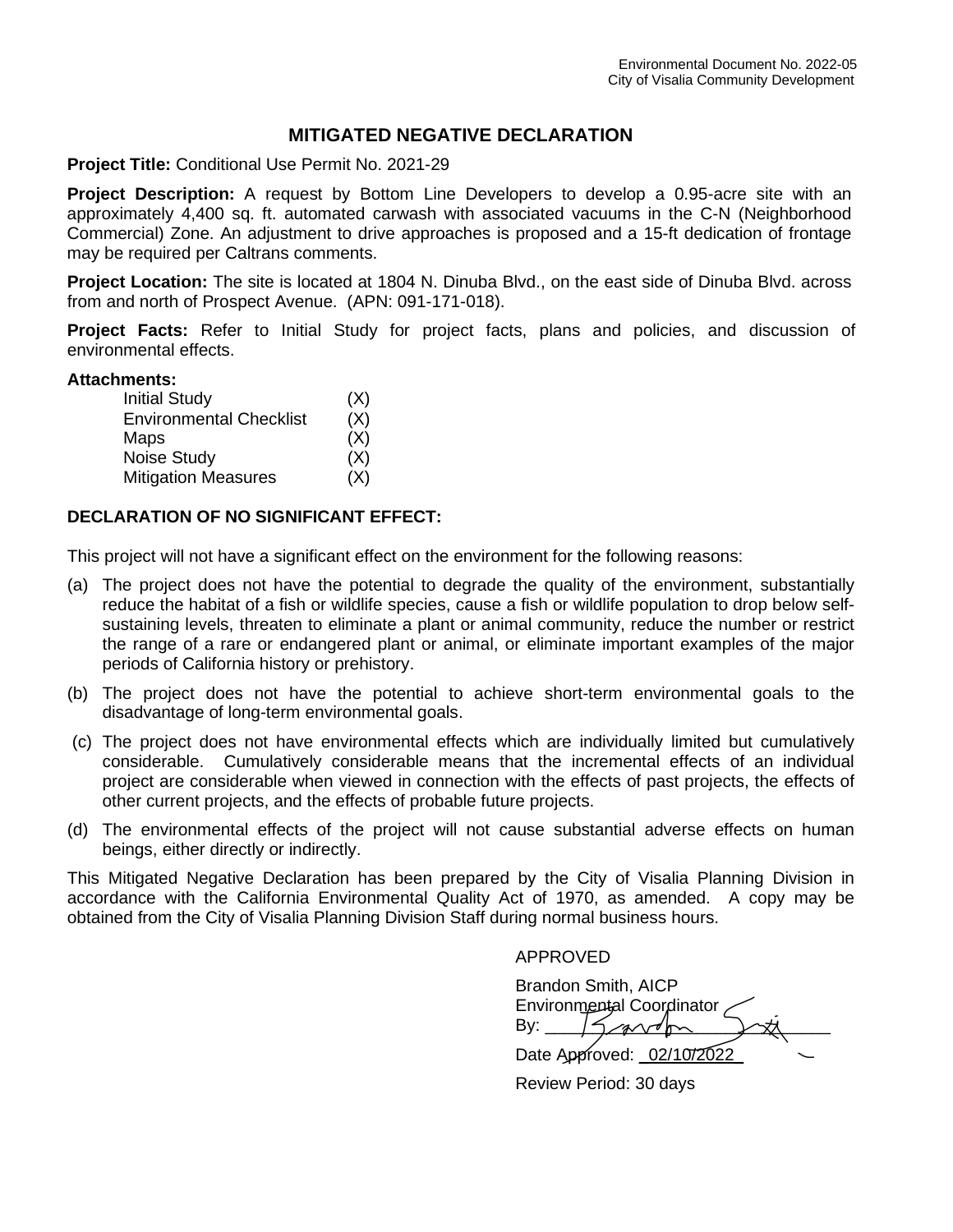# **INITIAL STUDY**

# **I. GENERAL**

**A. Description of the Project:** Conditional Use Permit No. 2021-29: A request by Bottom Line Developers to develop a 0.95-acre site with an approximately 4,400 sq. ft. automated carwash with associated vacuums in the C-N (Neighborhood Commercial) Zone. An adjustment to drive approaches is proposed and a 15-ft dedication of frontage may be required per Caltrans comments. The site is located at 1804 N. Dinuba Blvd., on the east side of Dinuba Blvd. across from and north of Prospect Avenue. (APN: 091-171-018).

**B. Identification of the Environmental Setting:** The property originally had two commercial buildings fronting N. Dinuba Blvd. that were demolished sometime between 2006 and 2008, leaving the site in its current vacant state. There is an existing four-lane street adjacent to the west of the site (N. Dinuba Blvd.), designated as State Route 63. The Visalia Circulation Element designates Dinuba Blvd. as a Minor Arterial roadway.

The surrounding uses, Zoning, and General Plan are as follows:

|        | General Plan                   | Zoning                                                                  | Existing uses                                                |
|--------|--------------------------------|-------------------------------------------------------------------------|--------------------------------------------------------------|
| North: | Neighborhood Commercial        | Neighborhood Commercial                                                 | Dental offices.                                              |
| South: | Neighborhood Commercial        | Neighborhood Commercial                                                 | Bethlehem Center (thrift store and food pantry).             |
| East:  | <b>Residential Low Density</b> | R-1-5 (Single-family<br>Residential, 5,000 sq. ft.<br>minimum lot size) | Multi-Family Residential (11-units, single story).           |
| West:  | Commercial Mixed-Use           | Mixed-Use Commercial                                                    | N. Dinuba Blvd., developed plaza (Tulare County<br>Offices). |

Fire and police protection services, street maintenance of public streets, refuse collection, and wastewater treatment will be provided by the City of Visalia upon the development of the area.

**C. Plans and Policies:** The General Plan Land Use Diagram designates the site as Neighborhood Commercial and the Zoning Map designates the site as C-N (Neighborhood Commercial) which is consistent with the Land Use Element of the General Plan, and consistent with the standards for commercial zones development pursuant to the Visalia Municipal Code Title 17 (Zoning Ordinance) Chapter 17.18.

# **II. ENVIRONMENTAL IMPACTS**

No significant adverse environmental impacts have been identified for this project that cannot be mitigated to a *less than significant impact*. The City of Visalia Land Use Element and Zoning Ordinance contain policies and regulations that are designed to mitigate impacts to a level of non-significance.

# **III. MITIGATION MEASURES**

The following mitigation measures, which are listed below, will reduce potential environmental impacts related to Noise Impacts to a less than significant level as shown below:

**Noise** – An Acoustical Analysis was prepared for the proposed project [ref.: Acoustical Analysis, Xpress Car Wash. WJV Acoustics, September 29, 2021 (Revised February 1, 2022)]. The purpose of the study is to determine if noise levels associated with the proposed car wash will comply with the City's applicable noise level standards upon the existing multi-family residential uses to the east. The analysis concluded that noise levels associated with the proposed car wash operations would be expected to exceed the City's exterior noise level standards by up to 8 dB. To ensure that community noise standards are met, the project shall construct a sound wall located east of the carwash, but outside of the 15-ft setback adjacent to the easterly property line. The acoustical analysis has concluded that the placement of the wall will allow for the carwash to comply with City's Noise Element and Ordinance during business hours.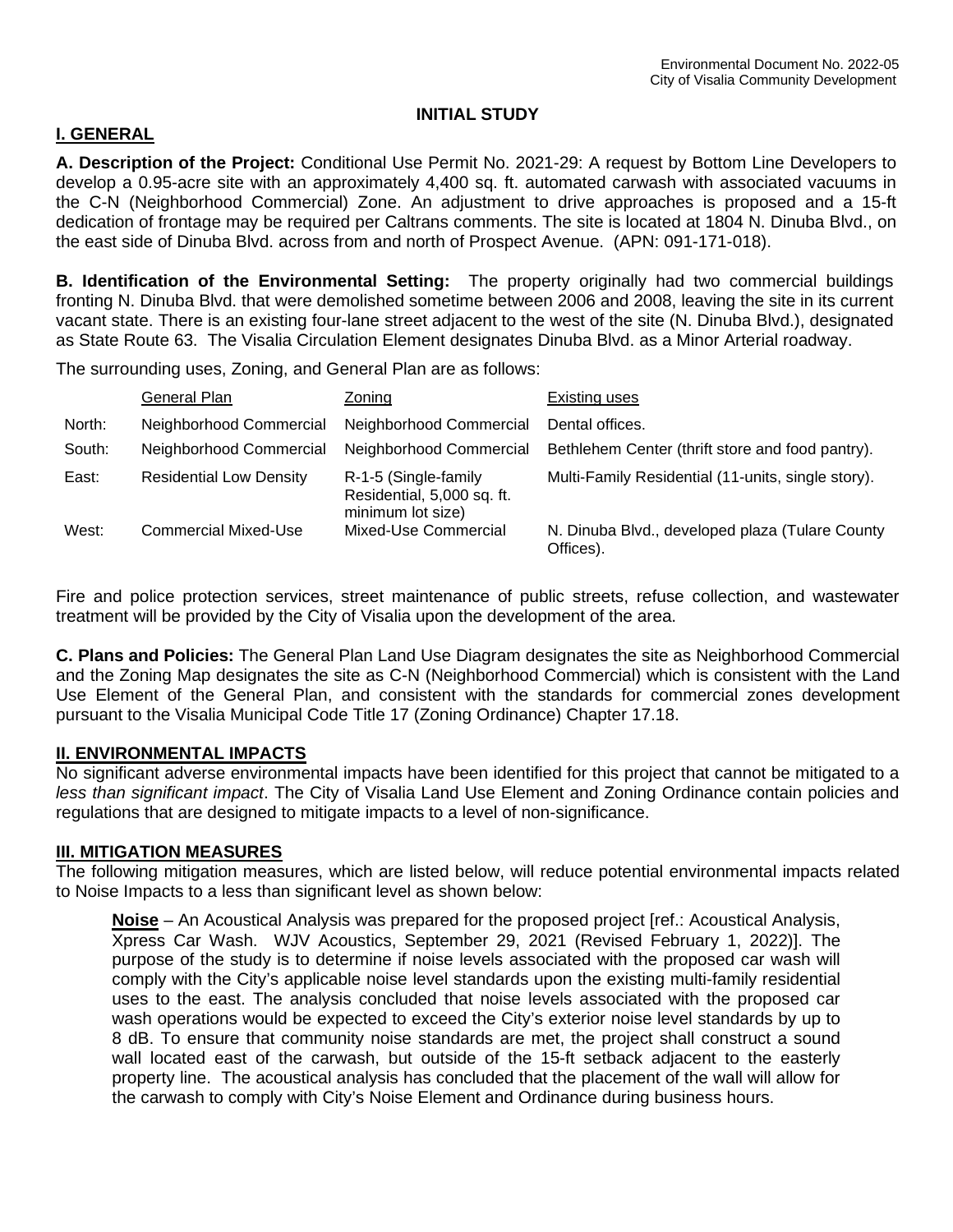Therefore, to ensure that community noise standards are met for the proposed project, the project site shall be developed in substantial compliance with the mitigation contained in the "Conclusions and Recommendations" section of the above-referenced Acoustical Analysis. As described in the analysis, the following measures shall contain the following:

- 1) A sound wall with a minimum height of eleven (11) feet above project‐side grade is constructed along the outside lane of the vehicle access drive, as indicated on Figure 1. The extent and location of the required sound wall is provided on Figure 1. Suitable construction materials include concrete blocks, masonry or stucco on both sides of a wood or steel stud wall.
- 2) Hours of project operation must be limited to the proposed hours of 7:00 a.m. to 9:00 p.m. The findings of this analysis do not provide any determination of the project compliance outside of these hours.

Staff has incorporated these recommendations as required mitigation measures. Therefore, to ensure that noise requirements are met for the proposed project, the project shall be developed and shall operate in substantial compliance with the Mitigation Measures 1.1 and 1.2. These mitigation measures are included in Section IV below as part of this Initial Study.

The City of Visalia Zoning Ordinance also contains guidelines, criteria, and requirements for the mitigation of potential impacts related to light/glare, visibility screening, noise, and traffic/parking to eliminate and/or reduce potential impacts to a level of non-significance.

# **IV. MITIGATION MONITORING PROGRAM**

| <b>Mitigation Measure</b>                                        | Responsible | <b>Timeline</b>                      |
|------------------------------------------------------------------|-------------|--------------------------------------|
|                                                                  | Party       |                                      |
| Noise Impact Mitigation Measure 1.1: A sound wall                | Project     | The.<br>shall<br>wall<br>be<br>sound |
| located along the outside lane of the vehicle access   Applicant |             | constructed with the development     |
| drive shall be a minimum height of eleven (11) feet, as          |             | of the car wash and shall be         |
| indicated on Figure 1.                                           |             | completed prior to operation.        |
| Noise Impact Mitigation Measure 1.2: The use be                  | Project     | The limitation shall apply during    |
| limited to the operating hours of 7:00 a.m. to 9:00 p.m.,        | Applicant   | the occupation of the car wash       |
| as detailed within the operational statement and                 |             | business on the site.                |
| analyzed in the Noise Study.                                     |             |                                      |

# **V. PROJECT COMPATIBILITY WITH EXISTING ZONES AND PLANS**

The project is compatible with the General Plan and Zoning Ordinance as the project relates to surrounding properties.

# **VI. SUPPORTING DOCUMENTATION**

The following documents are hereby incorporated into this Negative Declaration and Initial Study by reference:

- Visalia General Plan Update. Dyett & Bhatia, October 2014.
- Visalia City Council Resolution No. 2014-38 (Certifying the Visalia General Plan Update), passed and adopted October 14, 2014.
- Visalia General Plan Update Final Environmental Impact Report (SCH No. 2010041078). Dyett & Bhatia, June 2014.
- Visalia General Plan Update Draft Environmental Impact Report (SCH No. 2010041078). Dyett & Bhatia, March 2014.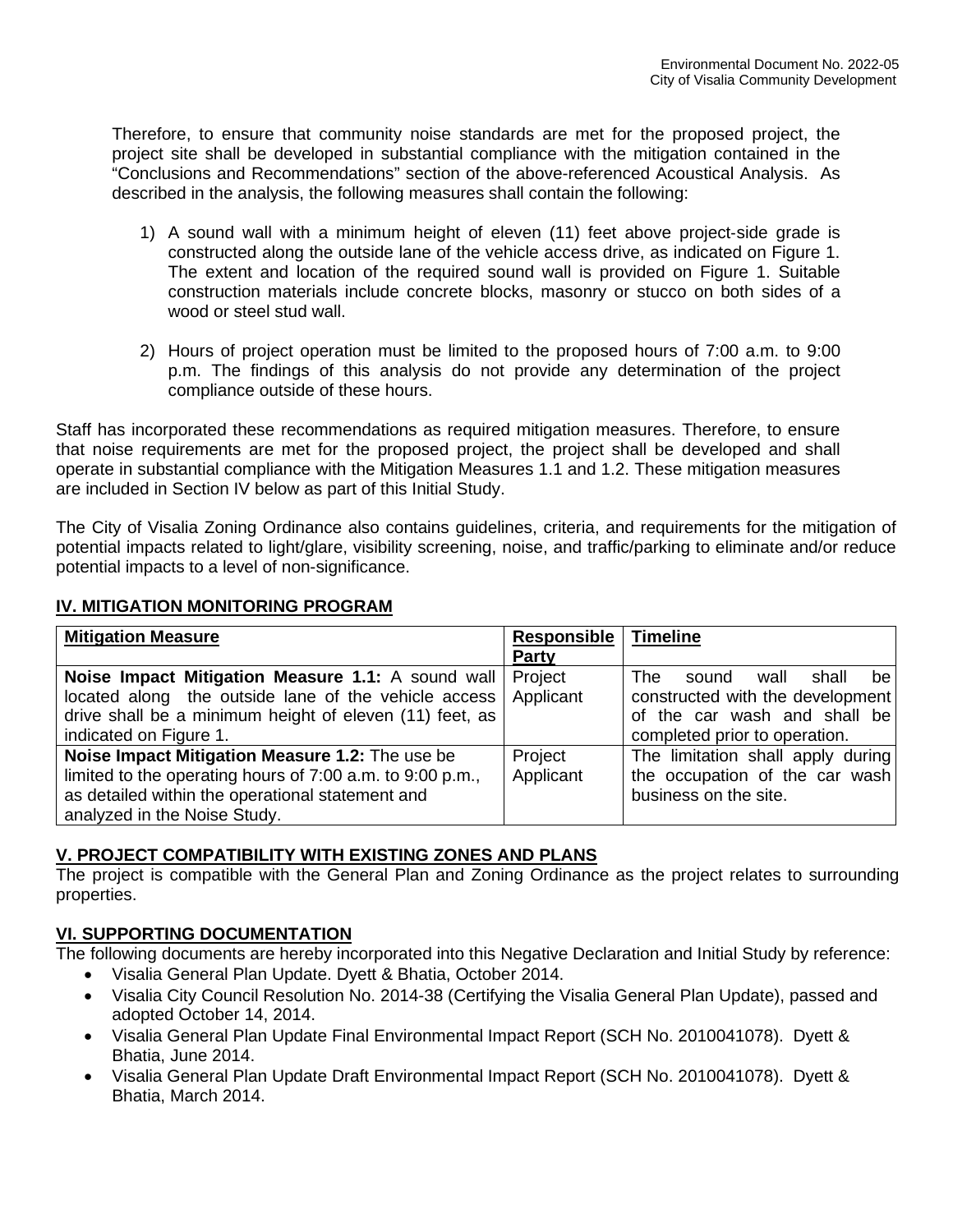- Visalia City Council Resolution No. 2014-37 (Certifying the EIR for the Visalia General Plan Update), passed and adopted October 14, 2014.
- Visalia Municipal Code, including Title 17 (Zoning Ordinance).
- California Environmental Quality Act Guidelines.
- City of Visalia, California, Climate Action Plan, Draft Final. Strategic Energy Innovations, December 2013.
- Visalia City Council Resolution No. 2014-36 (Certifying the Visalia Climate Action Plan), passed and adopted October 14, 2014.
- City of Visalia Storm Water Master Plan. Boyle Engineering Corporation, September 1994.
- City of Visalia Sanitary Sewer Master Plan. City of Visalia, 1994.
- Tulare County Important Farmland 2014 Map. California Department of Conservation, 2014.
- Acoustical Analysis, Xpress Car Wash. WJV Acoustics, September 29, 2021 (Revised February 1, 2022)

# **VII. NAME OF PERSON WHO PREPARED INITIAL STUDY**

Josh Dan<br>Associate Planner

 $\frac{1}{1}$ 

**Environmental Coordinator**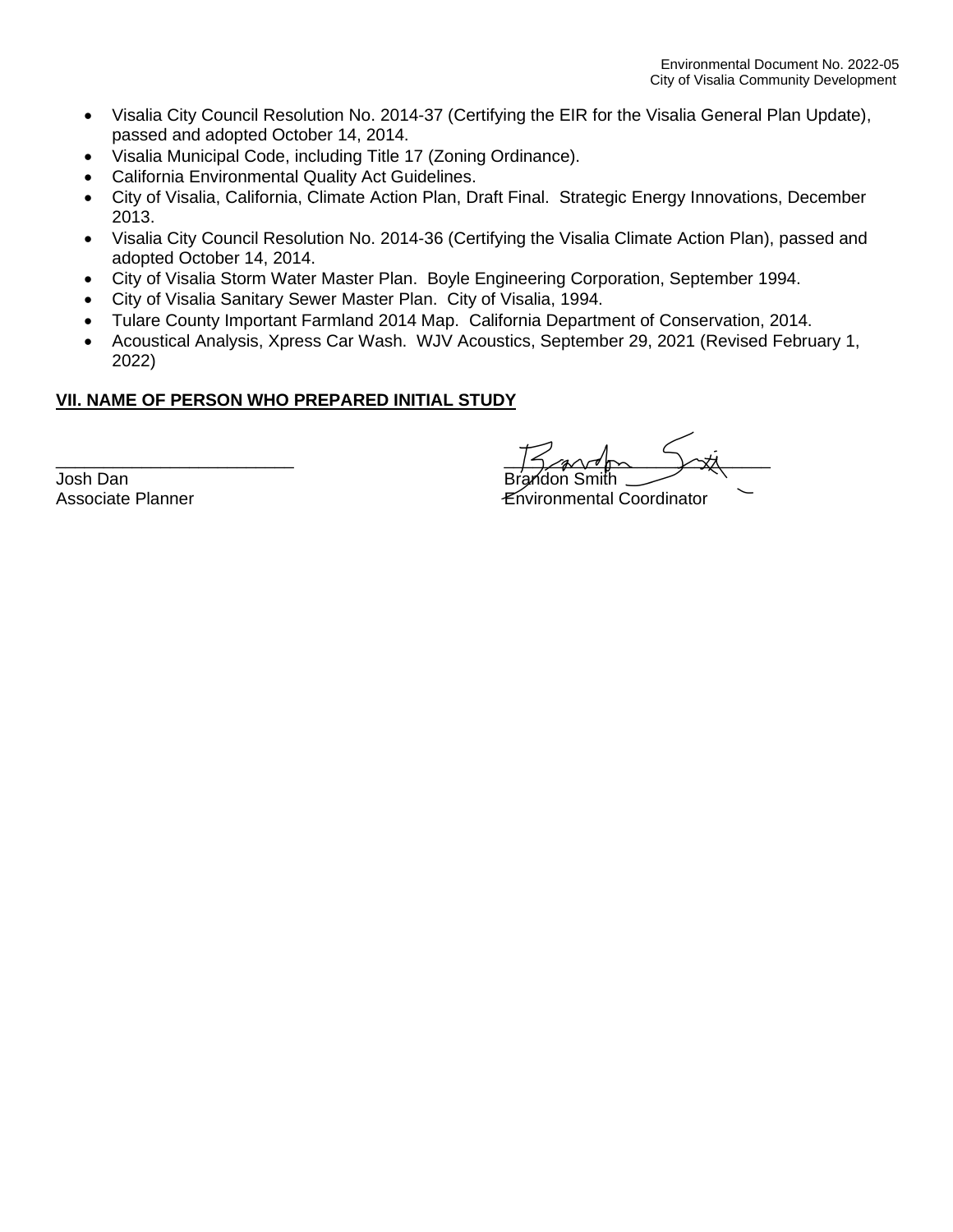## **INITIAL STUDY ENVIRONMENTAL CHECKLIST**

| Name of Proposal      | Conditional Use Permit No. 2021-29                                 |                   |                                                                    |
|-----------------------|--------------------------------------------------------------------|-------------------|--------------------------------------------------------------------|
| NAME OF PROPONENT:    | Orlando Ramirez, Bottom Line Developers,<br>Builders, and Advisors | NAME OF AGENT:    | Orlando Ramirez, Bottom Line Developers,<br>Builders, and Advisors |
| Address of Proponent: | P.O. Box 1095                                                      | Address of Agent: | P.O. Box 1095                                                      |
|                       | Clovis, CA 93613                                                   |                   | <b>Clovis, CA 93613</b>                                            |
| Telephone Number:     | 559-999-1963                                                       | Telephone Number: | 559-999-1963                                                       |
| Date of Review        | February 08, 2022                                                  | Lead Agency:      | City of Visalia                                                    |
|                       |                                                                    |                   |                                                                    |

The following checklist is used to determine if the proposed project could potentially have a significant effect on the environment. Explanations and information regarding each question follow the checklist.

1 = No Impact 2 = Less Than Significant Impact<br>ant Impact with Mitigation Incorporated  $4 =$  Potentially Significant Impact  $3$  = Less Than Significant Impact with Mitigation Incorporated

I. AESTHETICS

Except as provided in Public Resources Code Section 21099, would the project:

- 2 a) Have a substantial adverse effect on a scenic vista?
- 1 b) Substantially damage scenic resources, including, but not limited to, trees, rock outcroppings, and historic buildings within a state scenic highway?
- $2$  c) Substantially degrade the existing visual character or quality of public views of the site and its surroundings? (Public views are those that are experienced from publicly accessible vantage point). If the project is in an urbanized area, would the project conflict with applicable zoning and other regulations governing scenic quality?
- 2 d) Create a new source of substantial light or glare that would adversely affect day or nighttime views in the area?

# II. AGRICULTURAL RESOURCES

In determining whether impacts to agricultural resources are significant environmental effects, lead agencies may refer to the California Agricultural Land Evaluation and Site Assessment Model (1997) prepared by the California Dept. of Conservation as an optional model to use in assessing impacts on agriculture and farmland. In determining whether impacts to forest resources, including timberland, are significant environmental effects, lead agencies may refer to information compiled by the California Department of Forestry and Fire Protection regarding the state's inventory of forest land, including the Forest and Range Assessment Project and the Forest Legacy Assessment project; and forest carbon measurement methodology provided in Forest Protocols adopted by the California Air Resources Board. Would the project:

- 1 a) Convert Prime Farmland, Unique Farmland, or Farmland of Statewide Importance, as shown on the maps prepared pursuant to the Farmland Mapping and Monitoring Program of the California Resources Agency to non-agricultural use?
- 1 b) Conflict with existing zoning for agricultural use, or a Williamson Act contract?
- 1 c) Conflict with existing zoning for, or cause rezoning of, forest land (as defined in Public Resources Code section 12220(g)), timberland (as defined by Public Resources Code section 4526), or timberland zoned Timberland Production (as defined by Government Code section 51104(g))?
- 1 d) Result in the loss of forest land or conversion of forest land to non-forest use?
- 1 e) Involve other changes in the existing environment which, due to their location or nature, could result in conversion of Farmland to nonagricultural use?

### III. AIR QUALITY

Where available, the significance criteria established by the applicable air quality management or air pollution control district may be relied upon to make the following determinations. Would the project:

- 2 a) Conflict with or obstruct implementation of the applicable air quality plan?
- 2 b) Result in a cumulatively considerable net increase of any criteria pollutant for which the project region is nonattainment under applicable federal or state ambient air quality standard?
- 2 c) Expose sensitive receptors to substantial pollutant concentrations?
- 1 d) Result in other emissions, such as those leading to odors adversely affecting a substantial number of people?

### IV. BIOLOGICAL RESOURCES

Would the project:

- 2 a) Have a substantial adverse effect, either directly or through habitat modifications, on any species identified as a candidate, sensitive, or special status species in local or regional plans, policies, or regulations, or by the California Department of Fish and Game or U.S. Fish and Wildlife Service?
- 1 b) Have a substantial adverse effect on any riparian habitat or other sensitive natural community identified in local or regional plans, policies, regulations, or by the California Department of Fish and Game or U.S. Fish and Wildlife Service?
- 1 c) Have a substantial adverse effect on federally protected wetlands (including but not limited to, marsh, vernal pool, coastal, etc.) through direct removal, filling, hydrological interruption, or other means?
- 2 d) Interfere substantially with the movement of any native resident or migratory fish or wildlife species or with established native resident or migratory wildlife corridors, or impede the use of native wildlife nursery sites?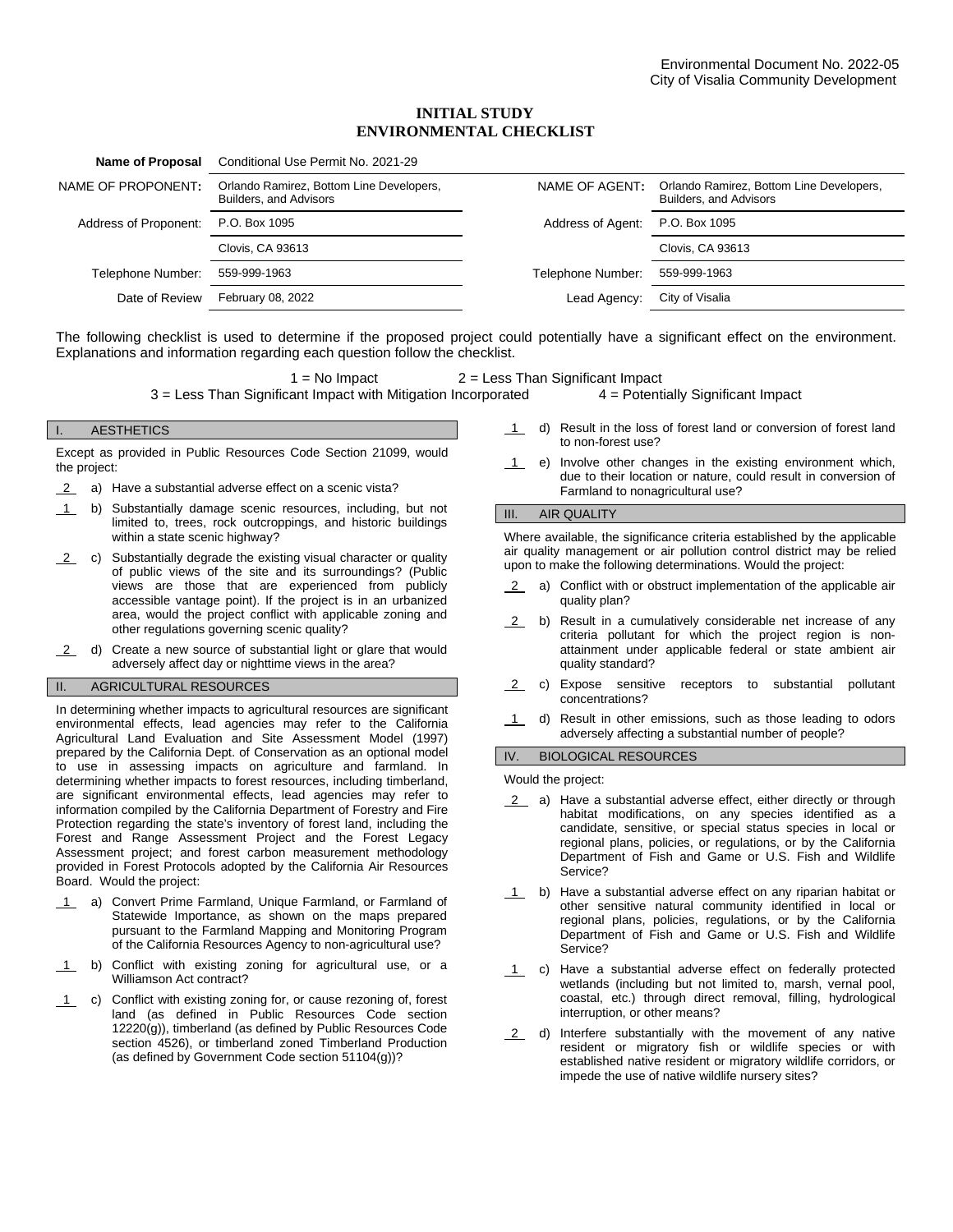- 1 e) Conflict with any local policies or ordinances protecting biological resources, such as a tree preservation policy or ordinance?
- 1 f) Conflict with the provisions of an adopted Habitat Conservation Plan, Natural Community Conservation Plan, or other approved local, regional, or state habitat conservation plan?

# V. CULTURAL RESOURCES

Would the project:

- 1 a) Cause a substantial adverse change in the significance of a historical resource pursuant to Public Resources Code Section 15064.5?
- 1 b) Cause a substantial adverse change in the significance of an archaeological resource pursuant to Public Resources Code Section 15064.5?
- 1 c) Disturb any human remains, including those interred outside of formal cemeteries?

#### VI. ENERGY

Would the project:

- 2 a) Result in potentially significant environmental impact due to wasteful, inefficient, or unnecessary consumption of energy resources, during project construction or operation?
- 2 b) Conflict with or obstruct a state or local plan for renewable energy or energy efficiency?

# VII. GEOLOGY AND SOILS

Would the project:

- a) Directly or indirectly cause potential substantial adverse effects, including the risk of loss, injury, or death involving:
- 1 i) Rupture of a known earthquake fault, as delineated on the most recent Alquist-Priolo Earthquake Fault Zoning Map issued by the State Geologist for the area or based on other substantial evidence of a known fault? Refer to Division of Mines and Geology Special Publication 42.
- 1 ii) Strong seismic ground shaking?
- 1 iii) Seismic-related ground failure, including liquefaction?
- 1 iv) Landslides?
- 1 b) Result in substantial soil erosion or loss of topsoil?
- 1 c) Be located on a geologic unit or soil that is unstable, or that would become unstable as a result of the project, and potentially result in on- or off-site landslide, lateral spreading, subsidence, liquefaction, or collapse?
- 1 d) Be located on expansive soil, as defined in Table 18-1-B of the Uniform Building Code (1994), creating substantial risks to life or property?
- 1 e) Have soils incapable of adequately supporting the use of septic tanks or alternative wastewater disposal systems where sewers are not available for the disposal of wastewater?
- 1 f) Directly or indirectly destroy a unique paleontological resource or site or unique geologic feature?

### VIII. GREENHOUSE GAS EMISSIONS

Would the project:

2 a) Generate greenhouse gas emissions, either directly or indirectly, that may have a significant impact on the environment?

2 b) Conflict with an applicable plan, policy, or regulation adopted for the purpose of reducing the emissions of greenhouse gases?

### IX. HAZARDS AND HAZARDOUS MATERIALS

#### Would the project:

- 1 a) Create a significant hazard to the public or the environment through the routine transport, use, or disposal of hazardous materials?
- 1 b) Create a significant hazard to the public or the environment through reasonably foreseeable upset and accident conditions involving the release of hazardous materials into the environment?
- 1 c) Emit hazardous emissions or handle hazardous or acutely hazardous materials, substances, or waste within onequarter mile of an existing or proposed school?
- $\overline{1}$  d) Be located on a site which is included on a list of hazardous materials sites compiled pursuant to Government Code section 65962.5 and, as a result, would it create a significant hazard to the public or the environment?
- 1 e) For a project located within an airport land use plan or, where such a plan has not been adopted, within two miles of a public airport or public use airport, would the project result in a safety hazard for people residing or working in the project area?
- 1 f) Impair implementation of or physically interfere with an adopted emergency response plan or emergency evacuation plan?
- 1 g) Expose people or structures, either directly or indirectly, to a significant risk of loss, injury or death involving wildland fires?

### X. HYDROLOGY AND WATER QUALITY

Would the project:

- 2 a) Violate any water quality standards of waste discharge requirements or otherwise substantially degrade surface or groundwater quality?
- 2 b) Substantially decrease groundwater supplies or interfere substantially with groundwater recharge such that the project may impede sustainable groundwater management of the basin?
- $2$  c) Substantially alter the existing drainage pattern of the site or area, including through the alteration of the course of a stream or river or through the addition of impervious surfaces, in a manner which would:
- 2 i) result in substantial erosion or siltation on- or off-site;
- 2 ii) substantially increase the rate or amount of surface runoff in a manner which would result in flooding on- or offsite; or
- $2$  iii) create or contribute runoff water which would exceed the capacity of existing or planned stormwater drainage systems or provide substantial additional sources of polluted runoff?
- 2 d) In flood hazard, tsunami, or seiche zones, risk release of pollutants due to project inundation?
- 2 e) Conflict with or obstruct implementation of a water quality control plan or sustainable groundwater management plan?

### XI. LAND USE AND PLANNING

Would the project:

1 a) Physically divide an established community?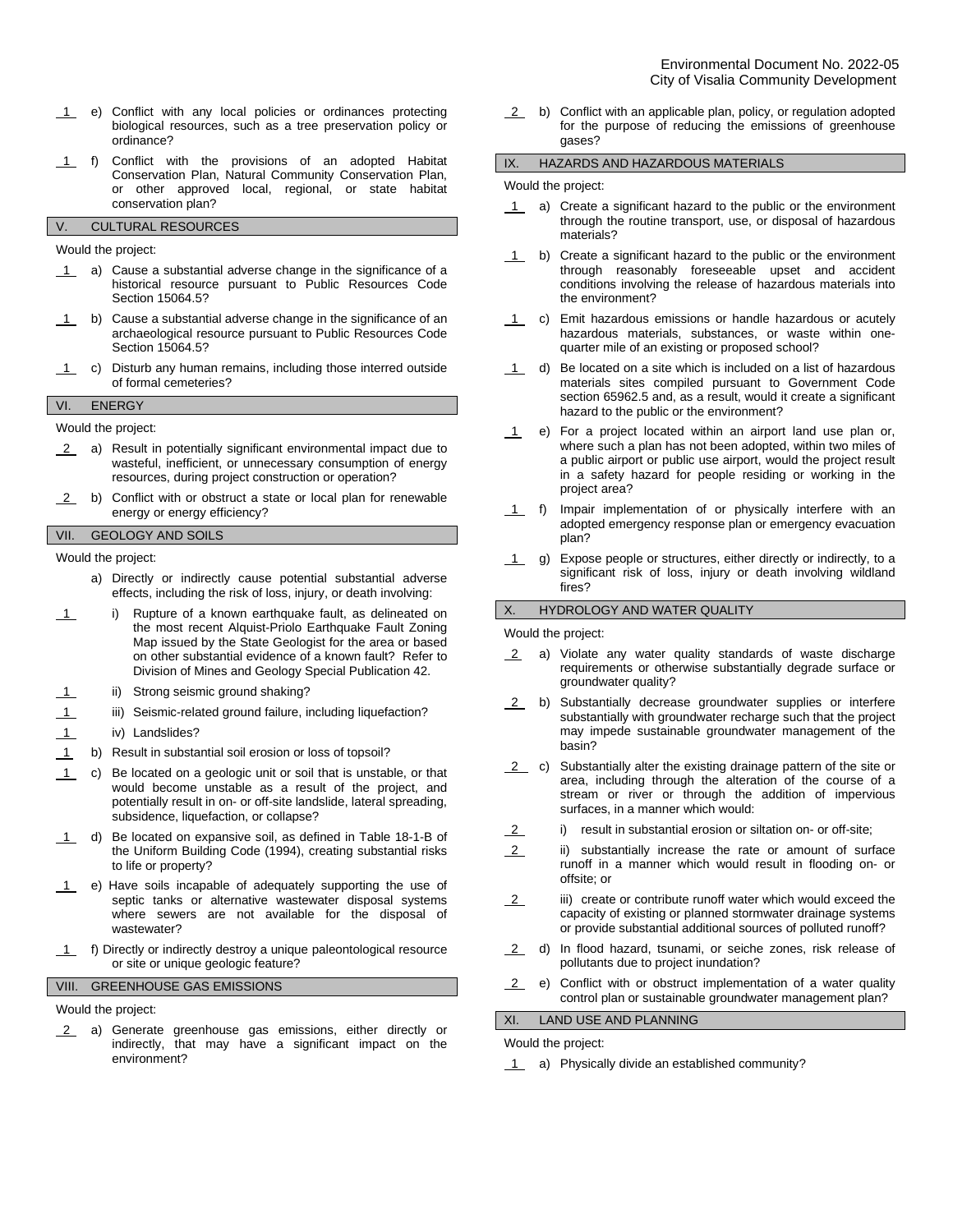1 b) Cause a significant environmental impact due to a conflict with any land use plan, policy, or regulation adopted for the purpose of avoiding or mitigating an environmental effect?

#### XII. MINERAL RESOURCES

Would the project:

- 1 a) Result in the loss of availability of a known mineral resource that would be of value to the region and the residents of the state?
- $1$  b) Result in the loss of availability of a locally-important mineral resource recovery site delineated on a local general plan, specific plan or other land use plan?

### XIII. NOISE

### Would the project result in:

- 3 a) Generation of a substantial temporary or permanent increase in ambient noise levels in the vicinity of the project in excess of standards established in the local general plan or noise ordinance, or applicable standards of other agencies?
- 1 b) Generation of excessive groundborne vibration or groundborne noise levels?
- 1 c) For a project located within the vicinity of a private airstrip or an airport land use plan or, where such a plan has not been adopted, within two miles of a public airport or public use airport, would the project expose people residing or working in the project area to excessive noise levels?

### XIV. POPULATION AND HOUSING

Would the project:

- 1 a) Induce substantial unplanned population growth in an area, either directly (for example, by proposing new homes and businesses) or indirectly (for example, through extension of roads or other infrastructure)?
- 1 b) Displace substantial numbers of existing people or housing, necessitating the construction of replacement housing elsewhere?

### XV. PUBLIC SERVICES

Would the project:

- 1 a) Would the project result in substantial adverse physical impacts associated with the provision of new or physically altered governmental facilities, need for new or physically altered governmental facilities, the construction of which could cause significant environmental impacts, in order to maintain acceptable service ratios, response times or other performance objectives for any of the public services:
- i) Fire protection?
- ii) Police protection?
- 1 iii) Schools?
- 1 iv) Parks?
- 1 v) Other public facilities?

### XVI. RECREATION

Would the project:

1 a) Would the project increase the use of existing neighborhood and regional parks or other recreational facilities such that substantial physical deterioration of the facility would occur or be accelerated?

1 b) Does the project include recreational facilities or require the construction or expansion of recreational facilities which might have an adverse physical effect on the environment?

#### XVII. TRANSPORTATION / TRAFFIC

#### Would the project:

- 1 a) Conflict with a program, plan, ordinance or policy addressing the circulation system, including transit, roadway, bicycle and pedestrian facilities?
- 2 b) Would the project conflict or be inconsistent with CEQA Guidelines section 15064.3, subdivision (b)?
- 1 c) Substantially increase hazards due to a geometric design feature (e.g., sharp curves or dangerous intersections) or incompatible uses (e.g., farm equipment)?
- 1 d) Result in inadequate emergency access?

#### XVIII. TRIBAL CULTURAL RESOURCES

Would the project cause a substantial adverse change in the significance of a tribal cultural resource, defined in Public Resources Code section 21074 as either a site, feature, place, cultural landscape that is geographically defined in terms of the size and scope of the landscape, sacred place, or object with cultural value to a California Native American tribe, and that is:

- 1 a) Listed or eligible for listing in the California Register of Historical Resources, or in a local register of historical resources as defined in Public Resources Code section 5020.1(k), or
- 1 b) A resource determined by the lead agency, in its discretion and supported by substantial evidence, to be significant pursuant to criteria set forth in subdivision (c) of Public Resources Code Section 5024.1. In applying the criteria set forth in subdivision (c) of Public Resources Code Section 5024.1, the lead agency shall consider the significance of the resource to a California Native American tribe.

### XIX. UTILITIES AND SERVICE SYSTEMS

Would the project:

- 2 a) Require or result in the relocation or construction of new or expanded water, wastewater treatment or stormwater drainage, electric power, natural gas, or telecommunications facilities, the construction or relocation of which could cause significant environmental effects?
- 2 b) Have sufficient water supplies available to service the project and reasonable foreseeable future development during normal, dry, and multiple dry years?
- 1 c) Result in a determination by the wastewater treatment provider which serves or may serve the project that it has adequate capacity to serve the project's projected demand in addition to the provider's existing commitments?
- 1 d) Generate solid waste in excess of State or local standards, or in excess of the capacity of local infrastructure, or otherwise impair the attainment of solid waste reduction goals?
- 1 e) Comply with federal, state, and local management and reduction statutes and regulations related to solid waste?

### XX. WILDFIRE

If located in or near state responsibility areas or lands classified as very high fire hazard severity zones, would the project:

1 a) Substantially impair an adopted emergency response plan or emergency evacuation plan?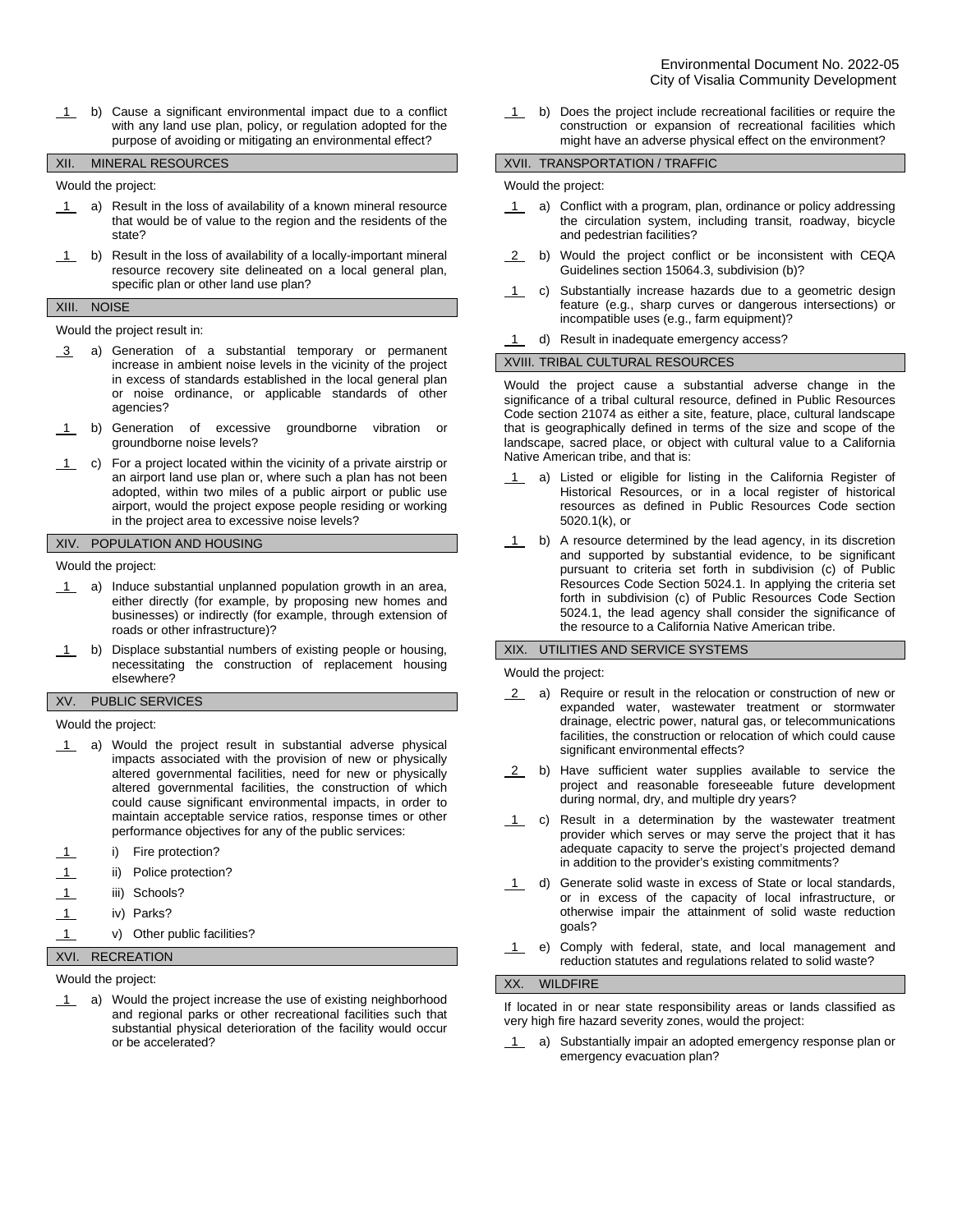- 1 b) Due to slope, prevailing winds, and other factors, exacerbate wildfire risks, and thereby expose project occupants to, pollutant concentrations from a wildfire or the uncontrolled spread of a wildfire?
- 1 c) Require the installation or maintenance of associated infrastructure (such as roads, fuel breaks, emergency water sources, power lines or other utilities) that may exacerbate fire risk or that may result in temporary or ongoing impacts to the environment?
- 1 d) Expose people or structures to significant risks, including downslope or downstream flooding or landslides, as a result of runoff, post-fire slope instability, or drainage changes?

#### XXI. MANDATORY FINDINGS OF SIGNIFICANCE

Would the project:

- 2 a) Does the project have the potential to substantially degrade the quality of the environment, substantially reduce the habitat of a fish or wildlife species, cause a fish or wildlife population to drop below self-sustaining levels, threaten to eliminate a plant or animal community, substantially reduce the number or restrict the range of a rare or endangered plant or animal or eliminate important examples of the major periods of California history or prehistory?
- 2 b) Does the project have impacts that are individually limited, but cumulatively considerable? ("Cumulatively considerable" means that the incremental effects of a project are considerable when viewed in connection with the effects of past projects, the effects of other current projects, and the effects of probable future projects)?
- 2 c) Does the project have environmental effects which will cause substantial adverse effects on human beings, either directly or indirectly?
- Note: Authority cited: Sections 21083 and 21083.05, Public Resources Code. Reference: Section 65088.4, Gov. Code; Sections 21080(c), 21080.1, 21080.3, 21083, 21083.05, 21083.3, 21093, 21094, 21095, and 21151, Public Resources Code; *Sundstrom v. County of Mendocino,*(1988) 202 Cal.App.3d 296; *Leonoff v. Monterey Board of Supervisors,* (1990) 222 Cal.App.3d 1337; *Eureka Citizens for Responsible Govt. v. City of Eureka* (2007) 147 Cal.App.4th 357; *Protect the Historic Amador Waterways v. Amador Water Agency* (2004) 116 Cal.App.4th at 1109; *San Franciscans Upholding the Downtown Plan v. City and County of San Francisco* (2002) 102 Cal.App.4th 656.

*Revised 2019*

*Authority: Public Resources Code sections 21083 and 21083.09*

*Reference: Public Resources Code sections 21073, 21074, 21080.3.1, 21080.3.2, 21082.3/ 21084.2 and 21084.3*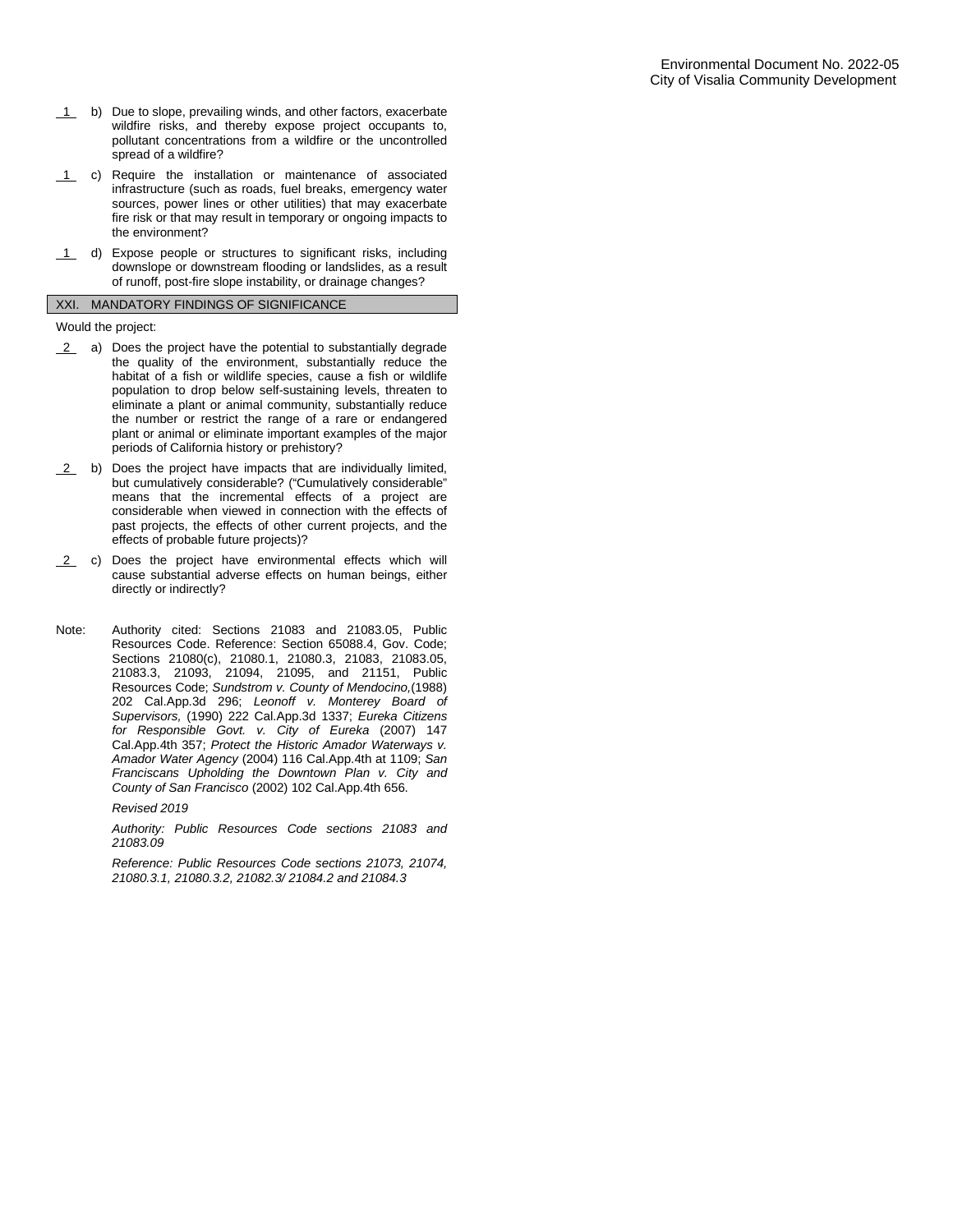## **DISCUSSION OF ENVIRONMENTAL EVALUATION**

# **I. AESTHETICS**

a. The proposed project is new commercial construction which will meet City standards for setbacks, landscaping and height restrictions.

This project will not adversely affect the view of any scenic vistas. The Sierra Nevada mountain range may be considered a scenic vista and the view will not be adversely impacted by the project.

- b. There are no scenic resources on the site.
- c. The proposed project includes commercial development that will be aesthetically consistent with surrounding development and with policies in the General Plan. Furthermore, the City has development standards related to landscaping and other amenities that will ensure that the visual character of the area is enhanced and not degraded. Thus, the project would not substantially degrade the existing visual character of the site and its surroundings.
- d. The project will create new sources of light that are typical of commercial development. The City has development standards that require that light be directed and/or shielded so it does not fall upon adjacent properties.

A conceptual photometric plan for the proposed development has been provided, demonstrating the lighting fixtures installed throughout and directed toward the interior of the site. The on-site lighting for the carwash facility is directed and focused so as to avoid direct illumination spilling beyond the site boundaries into the adjacent residential uses, as required under Section 17.30.015.H of the Zoning Ordinance. The conceptual photometric plan demonstrate that lighting for the proposed uses along the respective property lines primarily do not exceed 0.5 lumens. A condition will be included with the Conditional Use Permit requiring compliance with the 0.5 lumen standard at property line, in particular to the south where scattered residential uses are located.

## **II. AGRICULTURAL RESOURCES**

a. The project is located on property that is identified as Urban and Built Up Land based on maps prepared by the California Department of Conservation and contained within the Visalia General Plan, Figure 6-4.

The Visalia General Plan Update Environmental Impact Report (EIR) has already considered the environmental impacts of the conversion of properties within the Planning Area into non-agriculture uses. Overall, the General Plan results in the conversion of over 14,000 acres of Important Farmland to urban uses, which is considered significant and unavoidable. Aside from preventing development altogether the conversion of Important Farmland to urban uses cannot be directly mitigated, through the use of agricultural conservation easements or by other means. However, the General Plan contains multiple polices that together work to limit conversion only to the extent needed to accommodate long-term growth. The General Plan policies identified under Impact 3.5-1 of the EIR serve as the mitigation that assists in reducing the severity of the impact to the extent possible while still achieving the General Plan's goals of accommodating a certain amount of growth to occur within the Planning Area. These policies include the implementation of a three-tier growth boundary system that assists in protecting open space around the City fringe and maintaining compact development within the City limits.

- b. The project site is not zoned for agricultural use. The project is bordered by urban development or nonproducing vacant land on all sides. There are no known Williamson Act contracts on any properties within the project area.
- c. There is no forest or timber land currently located on the site.
- d. There is no forest or timber land currently located on the site.
- e. The project will not involve any changes that would promote or result in the conversion of farmland to nonagriculture use. The subject property is currently designated for an urban rather than agricultural land use. Properties that are vacant may develop in a way that is consistent with their zoning and land use designated at any time. The adopted Visalia General Plan's implementation of a three-tier growth boundary system further assists in protecting open space around the City fringe to ensure that premature conversion of farmland to non-agricultural uses does not occur.

## **III. AIR QUALITY**

- a. The project site is located in an area that is under the jurisdiction of the San Joaquin Valley Air Pollution Control District (SJVAPCD). The project in itself does not disrupt implementation of the San Joaquin Regional Air Quality Management Plan, and will therefore be a less than significant impact.
- b. Development under the Visalia General Plan will result in emissions that will exceed thresholds established by the SJVAPCD for PM10 and PM2.5. The project will contribute to a net increase of criteria pollutants and will therefore contribute to exceeding the thresholds. Also the project could result in short-term air quality impacts related to dust generation and exhaust due to construction and grading activities. This site was evaluated in the Visalia General Plan Update EIR for conversion into urban development. Development under the General Plan will result in increases of construction and operation-related criteria pollutant impacts, which are considered significant and unavoidable. General Plan policies identified under Impacts 3.3-1 and 3.3-2 serve as the mitigation which assists in reducing the severity of the impact to the extent possible while still achieving the General Plan's goals of accommodating a certain amount of growth to occur within the Planning Area.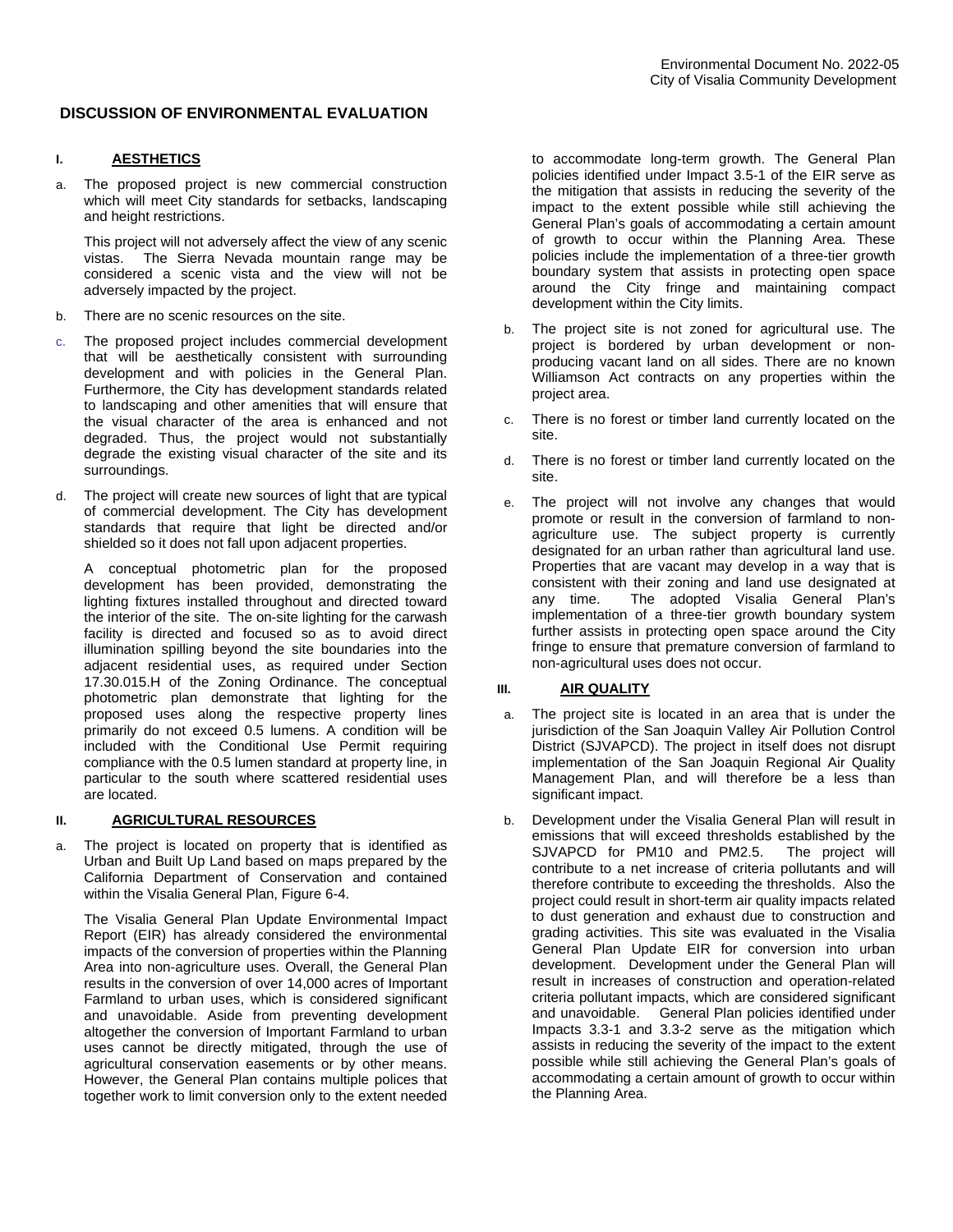The project is required to adhere to requirements administered by the SJVAPCD to reduce emissions to a level of compliance consistent with the District's grading regulations. Compliance with the SJVAPCD's rules and regulations will reduce potential impacts associated with air quality standard violations to a less than significant level.

In addition, development of the project will be subject to the SJVAPCD Indirect Source Review (Rule 9510) procedures that became effective on March 1, 2006. The Applicant will be required to obtain permits demonstrating compliance with Rule 9510, or payment of mitigation fees to the SJVAPCD.

c. Tulare County is designated non-attainment for certain federal ozone and state ozone levels. The project will result in a net increase of criteria pollutants. This site was evaluated in the Visalia General Plan Update EIR for conversion into urban development. Development under the General Plan will result in increases of construction and operation-related criteria pollutant impacts, which are considered significant and unavoidable. General Plan policies identified under Impacts 3.3-1, 3.3-2, and 3.3-3 serve as the mitigation which assists in reducing the severity of the impact to the extent possible while still achieving the General Plan's goals of accommodating a certain amount of growth to occur within the Planning Area.

The project is required to adhere to requirements administered by the SJVAPCD to reduce emissions to a level of compliance consistent with the District's grading regulations. Compliance with the SJVAPCD's rules and regulations will reduce potential impacts associated with air quality standard violations to a less than significant level.

In addition, development of the project will be subject to the SJVAPCD Indirect Source Review (Rule 9510) procedures that became effective on March 1, 2006. The Applicant will be required to obtain permits demonstrating compliance with Rule 9510, or payment of mitigation fees to the SJVAPCD.

d. The proposed project will not involve the generation of objectionable odors that would affect a substantial number of people.

## **IV. BIOLOGICAL RESOURCES**

a. The site has no known species identified as a candidate, sensitive, or special status species in local or regional plans, policies, or regulations, or by the California Department of Fish and Game or U.S. Fish and Wildlife Service. The project would therefore not have a substantial adverse effect on a sensitive, candidate, or special species.

In addition, staff had conducted an on-site visit to the site in January 2022 to observe biological conditions and did not observe any evidence or symptoms that would suggest the presence of a sensitive, candidate, or special species.

City-wide biological resources were evaluated in the Visalia General Plan Update Environmental Impact Report (EIR). The EIR concluded that certain special-status species or their habitats may be directly or indirectly affected by future development within the General Plan

Planning Area. This may be through the removal of or disturbance to habitat. Such effects would be considered significant. However, the General Plan contains multiple polices, identified under Impact 3.8-1 of the EIR, that together work to reduce the potential for impacts on special-status species likely to occur in the Planning Area. With implementation of these policies, impacts on specialstatus species will be less than significant.

b. The project is not located within or adjacent to an identified sensitive riparian habitat or other natural community.

City-wide biological resources were evaluated in the Visalia General Plan Update Environmental Impact Report (EIR). The EIR concluded that certain sensitive natural communities may be directly or indirectly affected by future development within the General Plan Planning Area, particularly valley oak woodlands and valley oak riparian woodlands. Such effects would be considered significant. However, the General Plan contains multiple polices, identified under Impact 3.8-2 of the EIR, that together work to reduce the potential for impacts on woodlands located within in the Planning Area. With implementation of these policies, impacts on woodlands will be less than significant.

c. The project is not located within or adjacent to federally protected wetlands as defined by Section 404 of the Clean Water Act.

City-wide biological resources were evaluated in the Visalia General Plan Update Environmental Impact Report (EIR). The EIR concluded that certain protected wetlands and other waters may be directly or indirectly affected by future development within the General Plan Planning Area. Such effects would be considered significant. However, the General Plan contains multiple polices, identified under Impact 3.8-3 of the EIR, that together work to reduce the potential for impacts on wetlands and other waters located within in the Planning Area. With implementation of these policies, impacts on wetlands will be less than significant.

- d. City-wide biological resources were evaluated in the Visalia General Plan Update Environmental Impact Report (EIR). The EIR concluded that the movement of wildlife species may be directly or indirectly affected by future development within the General Plan Planning. Such effects would be considered significant. However, the General Plan contains multiple polices, identified under Impact 3.8-4 of the EIR, that together work to reduce the potential for impacts on wildlife movement corridors located within in the Planning Area. With implementation of these policies, impacts on wildlife movement corridors will be less than significant.
- e. The project will not conflict with any local policies or ordinances protecting biological resources. The City has a municipal ordinance in place to protect valley oak trees; however no oak trees exist on the site.
- f. There are no local or regional habitat conservation plans for the area.

## **V. CULTURAL RESOURCES**

a. There are no known historical resources located within the project area. If some potentially historical or cultural resource is unearthed during development all work should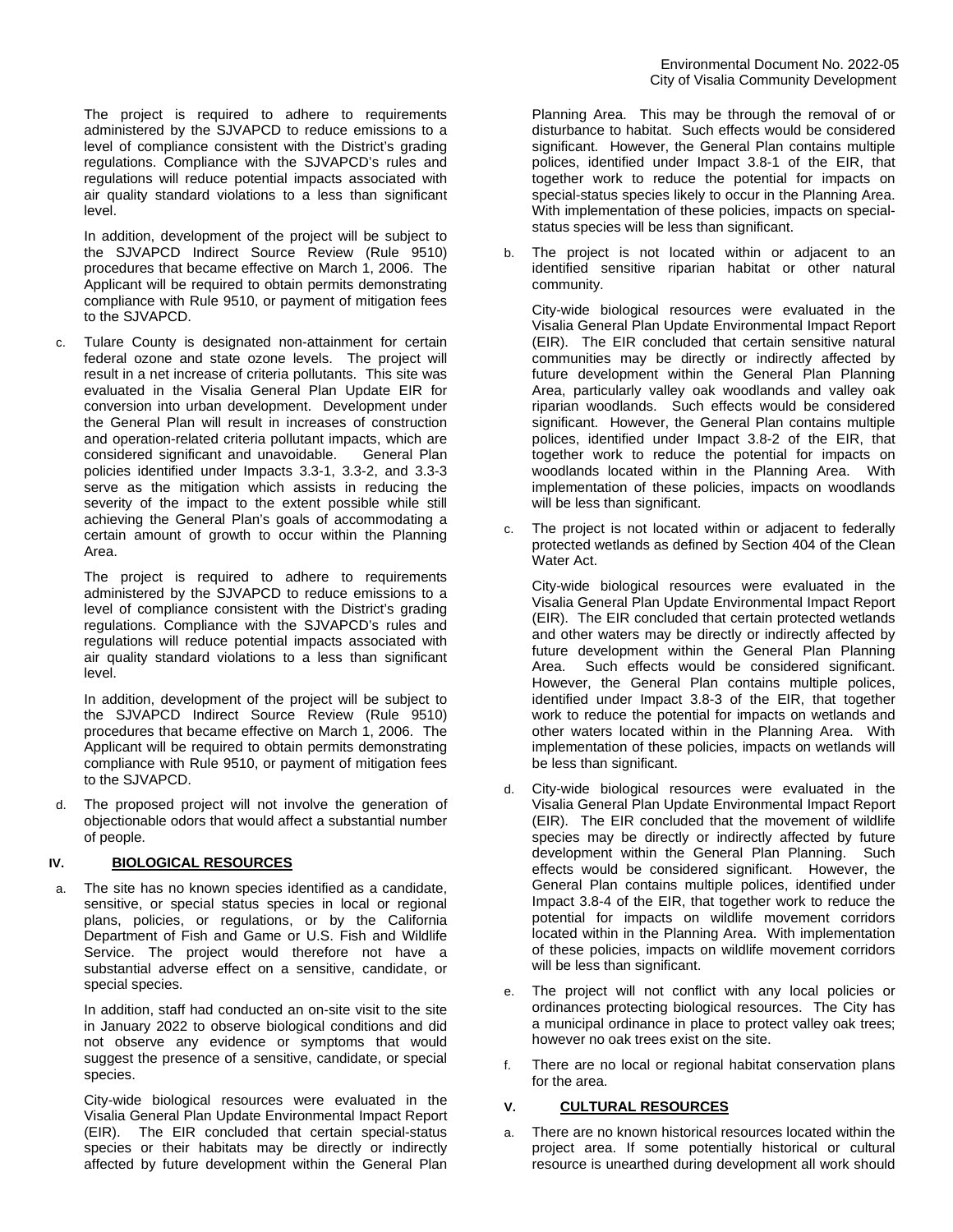cease until a qualified professional archaeologist can evaluate the finding and make necessary mitigation recommendations.

- b. There are no known archaeological resources located within the project area. If some archaeological resource is unearthed during development all work should cease until a qualified professional archaeologist can evaluate the finding and make necessary mitigation recommendations.
- c. There are no known human remains buried in the project vicinity. If human remains are unearthed during development all work should cease until the proper authorities are notified and a qualified professional archaeologist can evaluate the finding and make any necessary mitigation recommendations. In the event that potentially significant cultural resources are discovered during ground disturbing activities associated with project preparation, construction, or completion, work shall halt in that area until a qualified Native American tribal observer, archeologist, or paleontologist can assess the significance of the find, and, if necessary, develop appropriate treatment measures in consultation with Tulare County Museum, Coroner, and other appropriate agencies and interested parties.

## **VI. ENERGY**

a. Development of the site will require the use of energy supply and infrastructure. However, the use of energy will be typical of that associated with commercial development associated with the underlying zoning. Furthermore, the use is not considered the type of use or intensity that would result in wasteful, inefficient, or unnecessary consumption of energy resources during construction or operation. The project will be required to comply with California Building Code Title 24 standards for energy efficiency.

Polices identified under Impacts 3.4-1 and 3.4-2 of the EIR will reduce any potential impacts to a less than significant level. With implementation of these policies and the existing City standards, impacts to energy will be less than significant.

b. The project will not conflict with or obstruct a state or local plan for renewable energy or energy efficiency, based on the discussion above.

## **VII. GEOLOGY AND SOILS**

- The State Geologist has not issued an Alquist-Priolo Earthquake Fault Map for Tulare County. The project area is not located on or near any known earthquake fault lines. Therefore, the project will not expose people or structures to potential substantial adverse impacts involving earthquakes.
- b. The development of this site will require movement of topsoil. Existing City Engineering Division standards require that a grading and drainage plan be submitted for review to the City to ensure that off- and on-site improvements will be designed to meet City standards.
- c. The project area is relatively flat and the underlying soil is not known to be unstable. Soils in the Visalia area have few limitations with regard to development. Due to low clay content and limited topographic relief, soils in the Visalia area have low expansion characteristics.
- d. Due to low clay content, soils in the Visalia area have an expansion index of 0-20, which is defined as very low potential expansion.
- e. The project does not involve the use of septic tanks or alternative waste water disposal systems since sanitary sewer lines are used for the disposal of waste water at this location.
- f. There are no known unique paleontological resources or geologic features located within the project area. In the event that potentially significant cultural resources are discovered during ground disturbing activities associated with project preparation, construction, or completion, work shall halt in that area until a qualified Native American tribal observer, archeologist, or paleontologist can assess the significance of the find, and, if necessary, develop appropriate treatment measures in consultation with Tulare County Museum, Coroner, and other appropriate agencies and interested parties.

## **VIII. GREENHOUSE GAS EMISSIONS**

a. The project is expected to generate Greenhouse Gas (GHG) emissions in the short-term as a result of the construction of commercial development and long-term as a result of day-to-day operation of the proposed business.

The City has prepared and adopted a Climate Action Plan (CAP) which includes a baseline GHG emissions inventories, reduction measures, and reduction targets consistent with local and State goals. The CAP was prepared concurrently with the proposed General Plan and its impacts are also evaluated in the Visalia General Plan Update EIR.

The Visalia General Plan and the CAP both include policies that aim to reduce the level of GHG emissions emitted in association with buildout conditions under the General Plan. Although emissions will be generated as a result of the project, implementation of the General Plan and CAP policies will result in fewer emissions than would be associated with a continuation of baseline conditions. Thus, the impact to GHG emissions will be less than significant.

b. The State of California has enacted the Global Warming Solutions Act of 2006 (AB 32), which included provisions for reducing the GHG emission levels to 1990 baseline levels by 2020 and to a level 80% below 1990 baseline levels by 2050. In addition, the State has enacted SB 32 which included provisions for reducing the GHG emission levels to a level 40% below 1990 baseline levels by 2030.

The proposed project will not impede the State's ability to meet the GHG emission reduction targets under AB 32 and SB 32. Current and probable future state and local GHG reduction measures will continue to reduce the project's contribution to climate change. As a result, the project will not contribute significantly, either individually or cumulatively, to GHG emissions.

## **IX. HAZARDS AND HAZARDOUS MATERIALS**

- a. No hazardous materials are anticipated with the project.
- b. Construction activities associated with development of the project may include maintenance of on-site construction equipment which could lead to minor fuel and oil spills. The use and handling of any hazardous materials during construction activities would occur in accordance with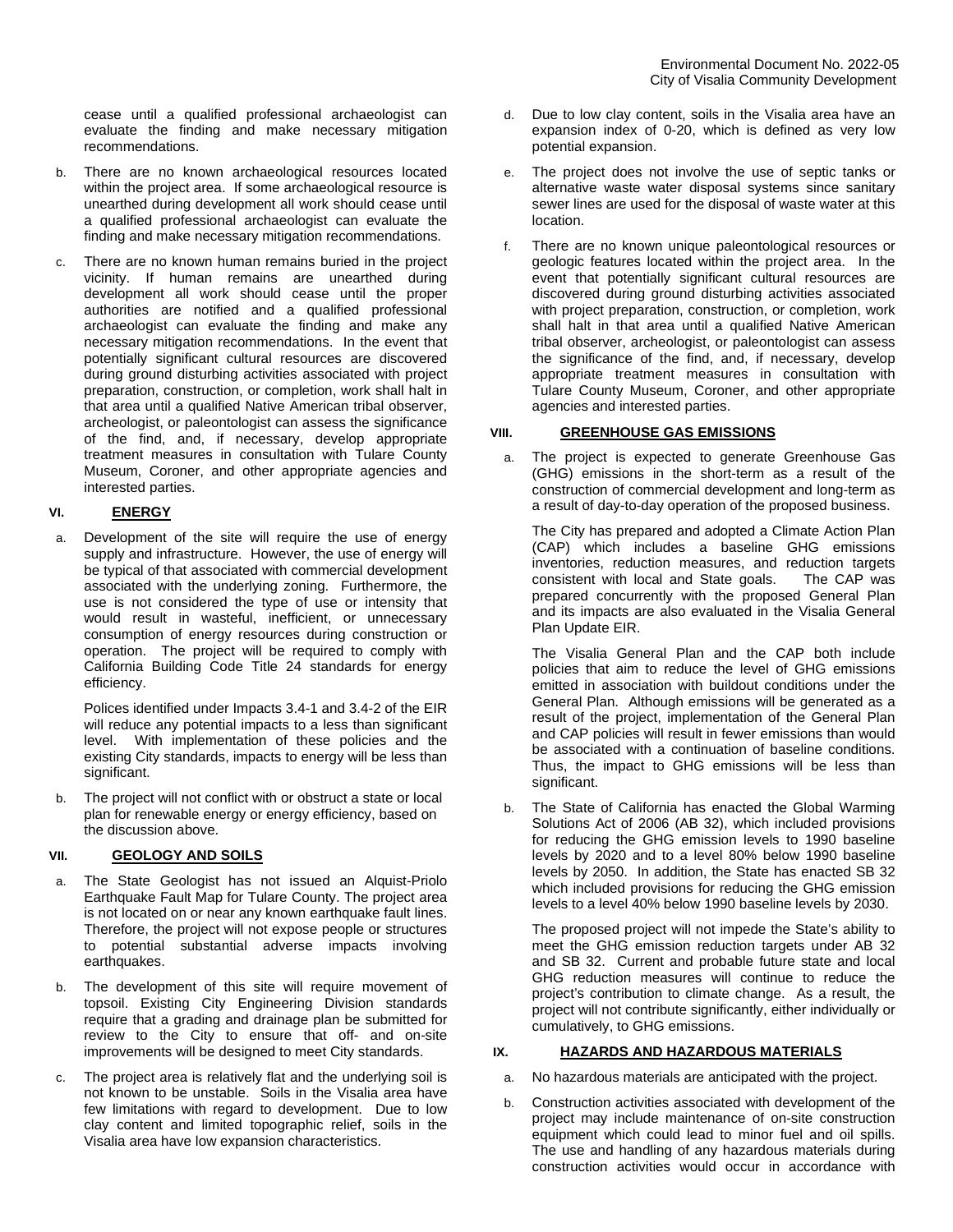applicable federal, state, regional, and local laws. Therefore, impacts are considered to be less than significant.

- c. There is one school located within 0.45 miles of the project site. The school is located 2,347-feet southwest of the project site (Houston Elementary School). Notwithstanding, there is no reasonably foreseeable condition or incident involving the project that could affect the site.
- d. The project area does not include any sites listed as hazardous materials sites pursuant to Government Code Section 65692.5.
- e. The Airport Master Plans adopted by City of Visalia and County of Tulare show the project area is located outside of any Airport Zones. There are no restrictions for the proposed project related to Airport Zone requirements.

The project area is not located within two miles of a public airport.

- f. The project will not interfere with the implementation of any adopted emergency response plan or evacuation plan.
- g. There are no wild lands within or near the project area.

# **X. HYDROLOGY AND WATER QUALITY**

a. Development projects associated with buildout under the Visalia General Plan are subject to regulations which serve to ensure that such projects do not violate water quality standards of waste discharge requirements. These regulations include the Federal Clean Water Act (CWA), the National Pollutant Discharge Elimination System (NPDES) permit program. State regulations include the State Water Resources Control Board (SWRCB) and more specifically the Central Valley Regional Water Quality Control Board (RWQCB), of which the project site area falls within the jurisdiction of.

Adherence to these regulations results in projects incorporating measures that reduce pollutants. The project will be required to adhere to municipal waste water requirements set by the Central Valley RWQCB and any permits issued by the agency.

Furthermore, there are no reasonably foreseeable reasons why the project would result in the degradation of water quality.

The Visalia General Plan contains multiple polices, identified under Impact 3.6-2 and 3.9-3 of the EIR, that together work to reduce the potential for impacts to water quality. With implementation of these policies and the existing City standards, impacts to water quality will be less than significant.

b. The project area overlies the southern portion of the San Joaquin unit of the Central Valley groundwater aquifer. The project will result in an increase of impervious surfaces on the project site, which might affect the amount of precipitation that is recharged to the aquifer. However, as the City of Visalia is already largely developed and covered by impervious surfaces, the increase of impervious surfaces through this project will be small by comparison. The project therefore might affect the amount of precipitation that is recharged to the aquifer. The City of Visalia's water conversation measures and explorations

for surface water use over groundwater extraction will assist in offsetting the loss in groundwater recharge.

- c.
- i. The development of this site will require movement of topsoil. Existing City Engineering Division standards require that a grading and drainage plan be submitted for review to the City to ensure that off- and on-site improvements will be designed to meet City standards.
- ii. Development of the site will create additional impervious surfaces. However, connection of the site to storm water drainage facilities that already exist in adjacent roadways will reduce any potential impacts to a less than significant level.

Polices identified under Impact 3.6-2 of the EIR will reduce any potential impacts to a less than significant level. With implementation of these policies and the existing City standards, impacts to groundwater supplies will be less than significant.

iii. Development of the site will create additional impervious surfaces. However, connection of the site to storm water drainage facilities that already exist in adjacent roadways will reduce any potential impacts to a less than significant level.

Polices identified under Impact 3.6-2 of the EIR will reduce any potential impacts to a less than significant level. With implementation of these policies and the existing City standards, impacts to groundwater supplies will be less than significant.

Existing storm water mains are on site and the applicant will be connecting to service. Furthermore, the project will be required to meet the City's improvement standards for directing storm water runoff to the City's storm water drainage system consistent with the City's adopted City Storm Drain Master Plan. These improvements will not cause significant environmental impacts.

- d. The project area is located sufficiently inland and distant from bodies of water, and outside potentially hazardous areas for seiches and tsunamis. The site is also relatively flat, which will contribute to the lack of impacts by mudflow occurrence. Therefore, there will be no impact related to these hazards.
- e. Development of the site has the potential to affect drainage patterns in the short term due to erosion and sedimentation during construction activities and in the long term through the expansion of impervious surfaces. Impaired storm water runoff may then be intercepted and directed to a storm drain or water body, unless allowed to stand in a detention area. The City's existing standards may require the preparation and implementation of a Storm Water Pollution Prevention Plan (SWPPP) in accordance with the SWRCB's General Construction Permit process, which would address erosion control measures.

The Visalia General Plan contains multiple polices, identified under Impact 3.6-1 of the EIR, that together work to reduce the potential for erosion. With implementation of these policies and the existing City standards, impacts to erosion will be less than significant.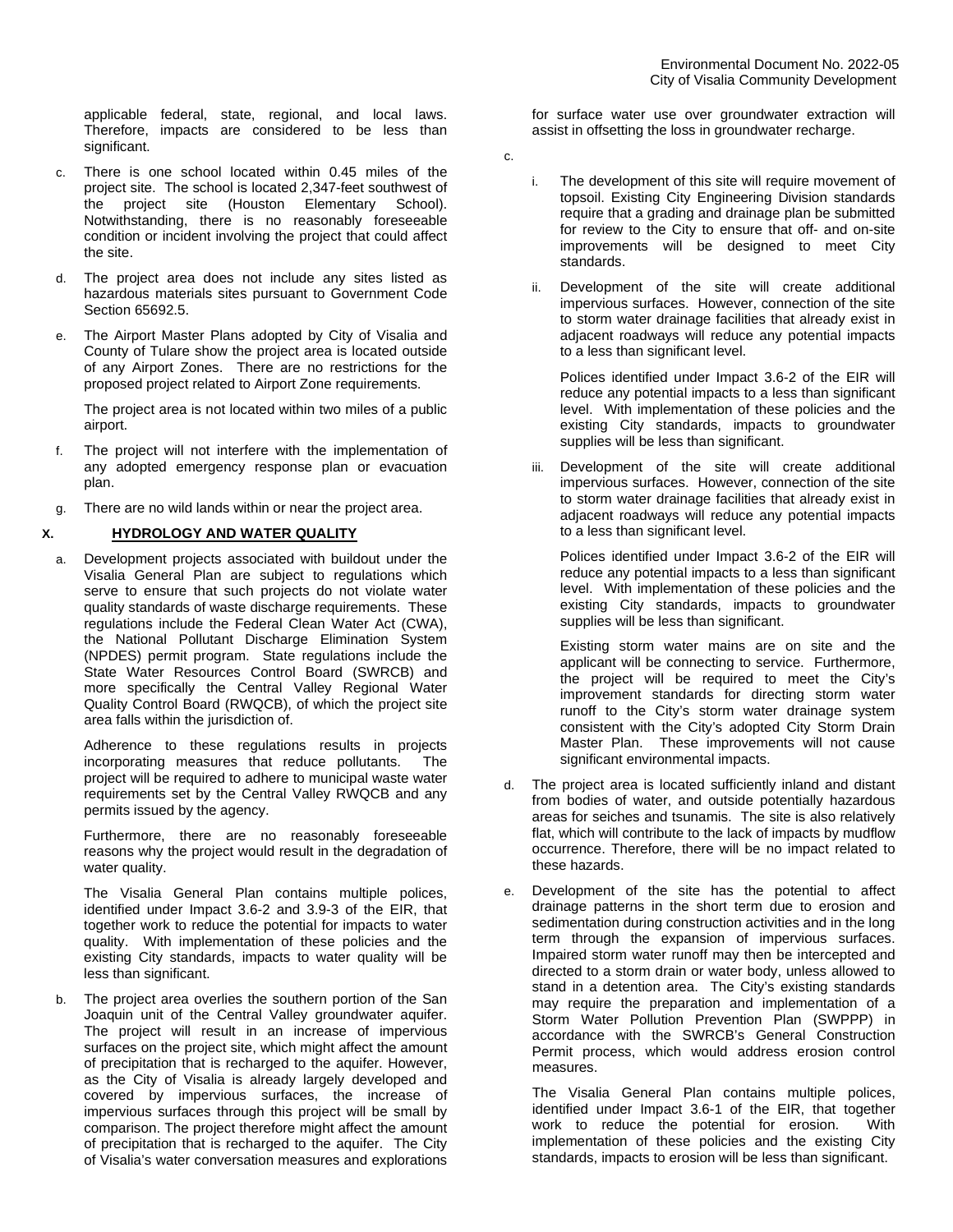### **XI. LAND USE AND PLANNING**

- a. The project will not physically divide an established community. The proposed project is to be developed on a 0.95-acre site and on land designated for commercial development. The project site is surrounded by urban development and is bordered by the N. Dinuba Blvd. roadway to the west.
- b. The project site is within the City of Visalia's Tier I Urban Development Boundary as implemented by the City General Plan. Development of lands in Tier I may occur at any time.

The proposed project is consistent with Land Use Policy LU-P-19 of the General Plan. Policy LU-P-19 states: "Ensure that growth occurs in a compact and concentric fashion by implementing the General Plan's phased growth strategy."

The proposed project will be consistent with the Land Use Element of the General Plan, and consistent with the standards for neighborhood commercial development pursuant to the Visalia Municipal Code Title 17 (Zoning Ordinance) Chapter 17.18.

The project as a whole does not conflict with any land use plan, policy or regulation of the City of Visalia. The site contains a General Plan Land Use Designation of Neighborhood Commercial and a Zoning Designation of C-N (Neighborhood Commercial). The City of Visalia's Zoning Ordinance conditionally permits automated car washing.

The Visalia General Plan contains multiple polices, identified under Impact 3.1-2 of the EIR, that together work to reduce the potential for impacts to the development of land as designated by the General Plan. With implementation of these policies and the existing City standards, impacts to land use development consistent with the General Plan will be less than significant.

The project does not conflict with any applicable habitat conservation plan or natural community conservation plan as it is located on a vacant dirt lot with no significant natural habitat present.

### **XII. MINERAL RESOURCES**

- a. No mineral areas of regional or statewide importance exist within the Visalia area.
- b. There are no mineral resource recovery sites delineated in the Visalia area.

### **XIII. NOISE**

a. The project will result in noise generation typical of urban development. The Visalia Noise Element and City Ordinance contain criterion for acceptable noise levels inside and outside residential living spaces. This standard is 65 dB DNL for outdoor activity areas associated with residences and 45 dB DNL for indoor areas.

An Acoustical Analysis was prepared for the proposed project, addressing the proposed commercial, automated car wash use [Acoustical Analysis, Xpress Car Wash North Dinuba Boulevard, prepared by WJV Acoustics, Inc., September 29, 2021 (Revised February 1, 2022)]. The purpose of the study was to determine if noise levels associated with the project will comply with the City's

applicable noise level standards, particularly upon the existing multi-family residential uses to the east. The acoustical analysis is intended to determine project‐related noise levels for all aspects of the proposed project.

The analysis concluded that noise levels associated with the proposed car wash operations would be expected to exceed the City's exterior noise level standards by up to 8 dB. To ensure that community noise standards are met, the project shall construct a sound wall located east of the carwash, but outside of the 15-ft setback required from the easterly property line. The acoustical analysis has concluded that the placement of the wall will allow for the carwash to comply with City's Noise Element and Ordinance during business hours.

Therefore, to ensure that community noise standards are met for the proposed project, the project site shall be developed in substantial compliance with the mitigation contained in the "Conclusions and Recommendations" section of the above-referenced Acoustical Analysis. As described in the analysis, the following measures shallcontain the following:

- 1) A sound wall with a minimum height of eleven (11) feet above project‐side grade shall be constructed along the outside lane of the vehicle access drive, as indicated on Figure 1. The extent and location of the required sound wall is provided on Figure 1. Suitable construction materials include concrete blocks, masonry or stucco on both sides of a wood or steel stud wall.
- 2) Hours of project operation must be limited to the proposed hours of 7:00 a.m. to 9:00 p.m. The findings of this analysis do not provide any determination of the project compliance outside of these hours.

Staff has incorporated these recommendations as required mitigation measures. Therefore, to ensure that noise requirements are met for the proposed project, the project shall be developed and shall operate in substantial compliance with the Mitigation Measures 1.1 and 1.2. These mitigation measures are included as part of this Initial Study.

Noise levels will increase temporarily during the construction of the project but shall remain within the limits defined by the City of Visalia Noise Ordinance. Temporary increase in ambient noise levels is considered to be less than significant.

- b. Ground-borne vibration or ground-borne noise levels may occur as part of construction activities associated with the project. Construction activities will be temporary and will not expose persons to such vibration or noise levels for an extended period of time; thus the impacts will be less than significant. There are no existing uses near the project area that create ground-borne vibration or ground-borne noise levels.
- c. The project area is located in excess of two miles from a public airport. The project will not expose people residing or working in the project area to excessive noise levels resulting from aircraft operations.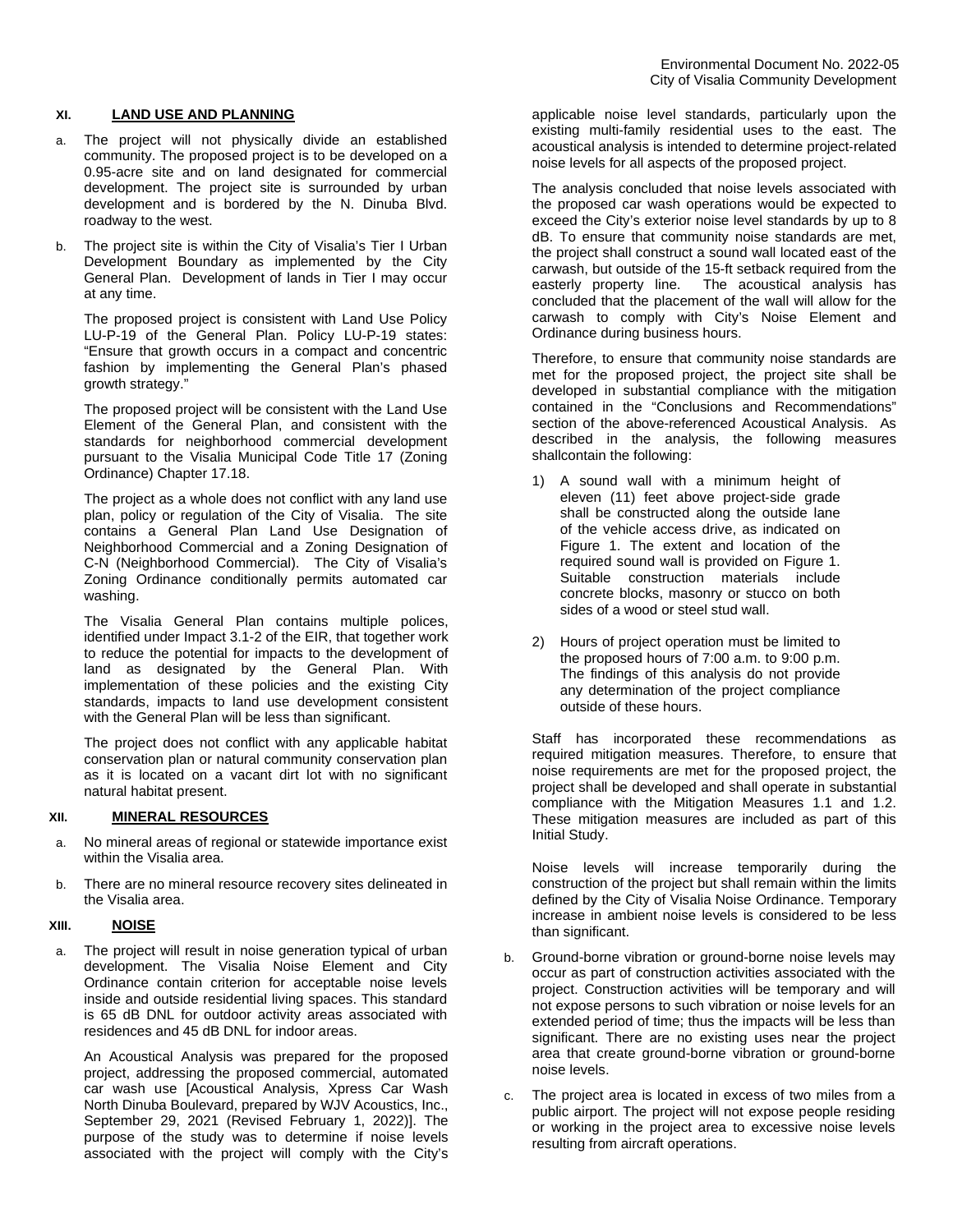### **XIV. POPULATION AND HOUSING**

- a. The project will not directly induce substantial unplanned population growth that is in excess of that planned in the General Plan.
- b. Development of the site will not displace any housing or people on the site. The area being developed is currently vacant land.

### **XV. PUBLIC SERVICES**

a.

- i. Current fire protection facilities are located at the Visalia Station 54, located approximately 0.28-mile north of the property, and can adequately serve the site without a need for alteration. Impact fees will be paid to mitigate the project's proportionate impact on these facilities.
- ii. Current police protection facilities can adequately serve the site without a need for alteration. Impact fees will be paid to mitigate the project's proportionate impact on these facilities.
- iii. The project will not generate new students for which existing schools in the area may accommodate.
- iv. Current park facilities can adequately serve the site without a need for alteration. Impact fees will be paid to mitigate the project's proportionate impact on these facilities.
- v. Other public facilities can adequately serve the site without a need for alteration.

### **XVI. RECREATION**

- The proposed project does not include recreational facilities or require the construction or expansion of recreational facilities within the area that might have an adverse physical effect on the environment. The project will not increase the use of existing neighborhood and regional parks as no residential uses are proposed.
- b. The proposed project does not include recreational facilities or require the construction or expansion of recreational facilities within the area that might have an adverse physical effect on the environment.

### **XVII. TRANSPORTATION AND TRAFFIC**

- Development and operation of the project is not anticipated to conflict with applicable plans, ordinances, or policies establishing measures of effectiveness of the City's circulation system. The project will result in an increase in traffic levels on arterial and collector roadways, although the City of Visalia's Circulation Element has been prepared to address this increase in traffic.
- b. Development of the site will result in increased traffic in the area, but will not cause a substantial increase in traffic on the city's existing circulation pattern.

The City of Visalia, in determining the significance of transportation impacts for land use projects, recognizes the State Office of Planning Research (OPR) recommended threshold as the basis for what constitutes a significant or less than significant transportation impact. The State OPR Technical Advisory on Evaluating Transportation Impacts in CEQA, December 2018 ("Technical Advisory") has recommended a 15% reduction target based on its statement that "achieving a 15% lower

per capita or per trip distance Vehicle Miles Travelled (VMT) than existing development is both generally achievable and is supported by evidence that connects this level of reduction to the State's emissions goals. The Technical Advisory further states that lead agencies may screen out VMT impacts using maps created with VMT data from a traffic demand model.

For the metric measuring VMT per trip distance, a map of the City of Visalia, produced by Tulare County Association of Governments (TCAG), provides areas with 84% or less average VMT per trip distance, or 16% below the regional average. In the subject site's TAZ, the current average trip distance experienced is 6.45 miles, which falls below the average county-wide trip distance of 11.9 miles and the 16% target reduction of 9.76 miles. Based on this determination, it is presumed that the project will have a less than significant transportation impact.

- c. There are no planned geometric designs associated with the project that are considered hazardous.
- d. The project will not result in inadequate emergency access.

### **XVIII. TRIBAL CULTURAL RESOURCES**

The proposed project would not cause a substantial adverse change in the significance of a tribal cultural resource, defined in Public Resources Code section 21074 as either a site, feature, place, cultural landscape that is geographically defined in terms of the size and scope of the landscape, sacred place, or object with cultural value to a California Native American tribe.

- a. The site is not listed or eligible for listing in the California Register of Historical Resources, or in a local register of historical resources as defined in Public Resources Code section 5020.1(k).
- b. The site has been determined to not be significant pursuant to criteria set forth in subdivision (c) of Public Resources Code Section 5024.1. In applying the criteria set forth in subdivision (c) of Public Resource Code Section 5024.1, the lead agency shall consider the significance of the resource to a California Native American tribe.

Pre-consultations letters were sent to local tribes in accordance with AB 52, providing tribes a 30-day early review period. Staff did received correspondence from the Santa Rosa Rancheria Tachi-Yokut Tribe requesting monitors on site for all round disturbance, which has been forwarded to the applicant.

Further, the EIR (SCH 2010041078) for the 2014 General Plan update included a thorough review of sacred lands files through the California Native American Heritage Commission. The sacred lands file did not contain any known cultural resources information for the Visalia Planning Area.

## **XIX. UTILITIES AND SERVICE SYSTEMS**

a. The project will be connecting to existing City sanitary sewer lines, consistent with the City Sewer Master Plan. The Visalia wastewater treatment plant has a current rated capacity of 22 million gallons per day, but currently treats an average daily maximum month flow of 12.5 million gallons per day. With the completed project, the plant has more than sufficient capacity to accommodate impacts associated with the proposed project. The proposed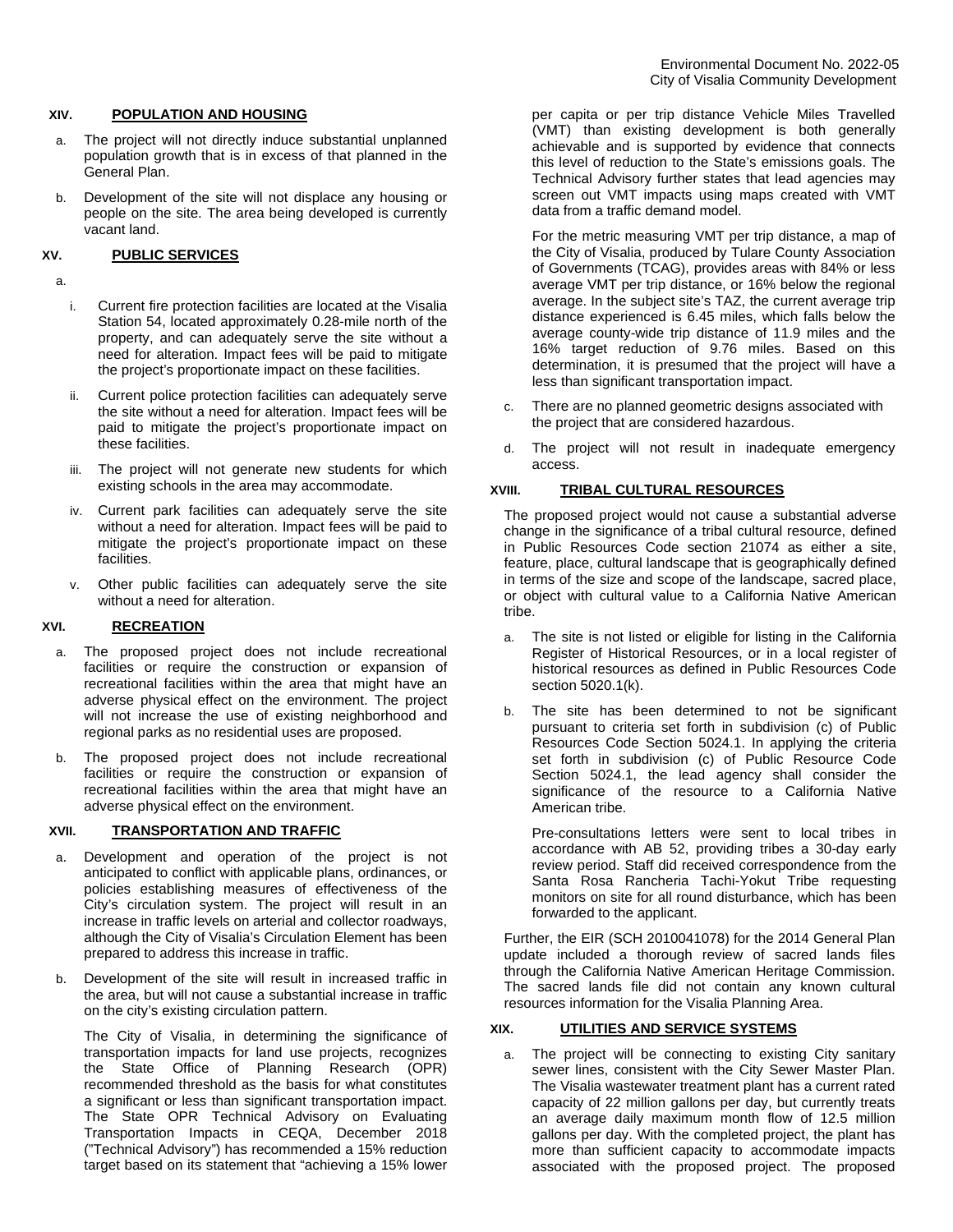project will therefore not cause significant environmental impacts.

Existing sanitary sewer and storm water mains are on site and the applicant will be connecting to services. Usage of these lines is consistent with the City Sewer System Master Plan and Storm Water Master Plan. These improvements will not cause significant environmental impacts.

- b. The project will not result in the construction of new water or wastewater treatment facilities or expansion of existing facilities, the construction of which could cause significant environmental effects.
- c. The City has determined that there is adequate capacity existing to serve the site's projected wastewater treatment demands at the City wastewater treatment plant.
- d. Current solid waste disposal facilities can adequately serve the site without a need for alteration.
- e. The project will be able to meet the applicable regulations for solid waste. Removal of debris from construction will be subject to the City's waste disposal requirements.

# **XX. WILDFIRE**

- a. The project is located on a site that is adjacent on multiple sides by existing development. The site will be further served by multiple points of access. In the event of an emergency response, coordination would be made with the City's Engineering, Police, and Fire Divisions to ensure that adequate access to and from the site is maintained.
- b. The project area is relatively flat and the underlying soil is not known to be unstable. Therefore, the site is not in a location that is likely to exacerbate wildfire risks.
- c. The project is located on a site that is adjacent on multiple sides by existing development. New project development will require the installation and maintenance of associated infrastructure extending from adjacent off-site locations to the project site; however the infrastructure would be typical of commercial development and would be developed to the standards of the underlying responsible agencies.
- d. The project area is relatively flat and the underlying soil is not known to be unstable. Therefore, the site is not in a location that would expose persons or structures to significant risks of flooding or landslides.

## **XXI. MANDATORY FINDINGS OF SIGNIFICANCE**

- a. The project will not affect the habitat of a fish or wildlife species or a plant or animal community. This site was evaluated in the Program EIR (SCH No. 2010041078) for the City of Visalia's General Plan Update for conversion to urban use. The City adopted mitigation measures for conversion to urban development. Where effects were still determined to be significant a statement of overriding considerations was made.
- b. This site was evaluated in the Program EIR (SCH No. 2010041078) for the City of Visalia General Plan Update for the area's conversion to urban use. The City adopted mitigation measures for conversion to urban development. Where effects were still determined to be significant a statement of overriding considerations was made.
- c. This site was evaluated in the Program EIR (SCH No. 2010041078) for the City of Visalia General Plan Update for conversion to urban use. The City adopted mitigation measures for conversion to urban development. Where effects were still determined to be significant a statement of overriding considerations was made.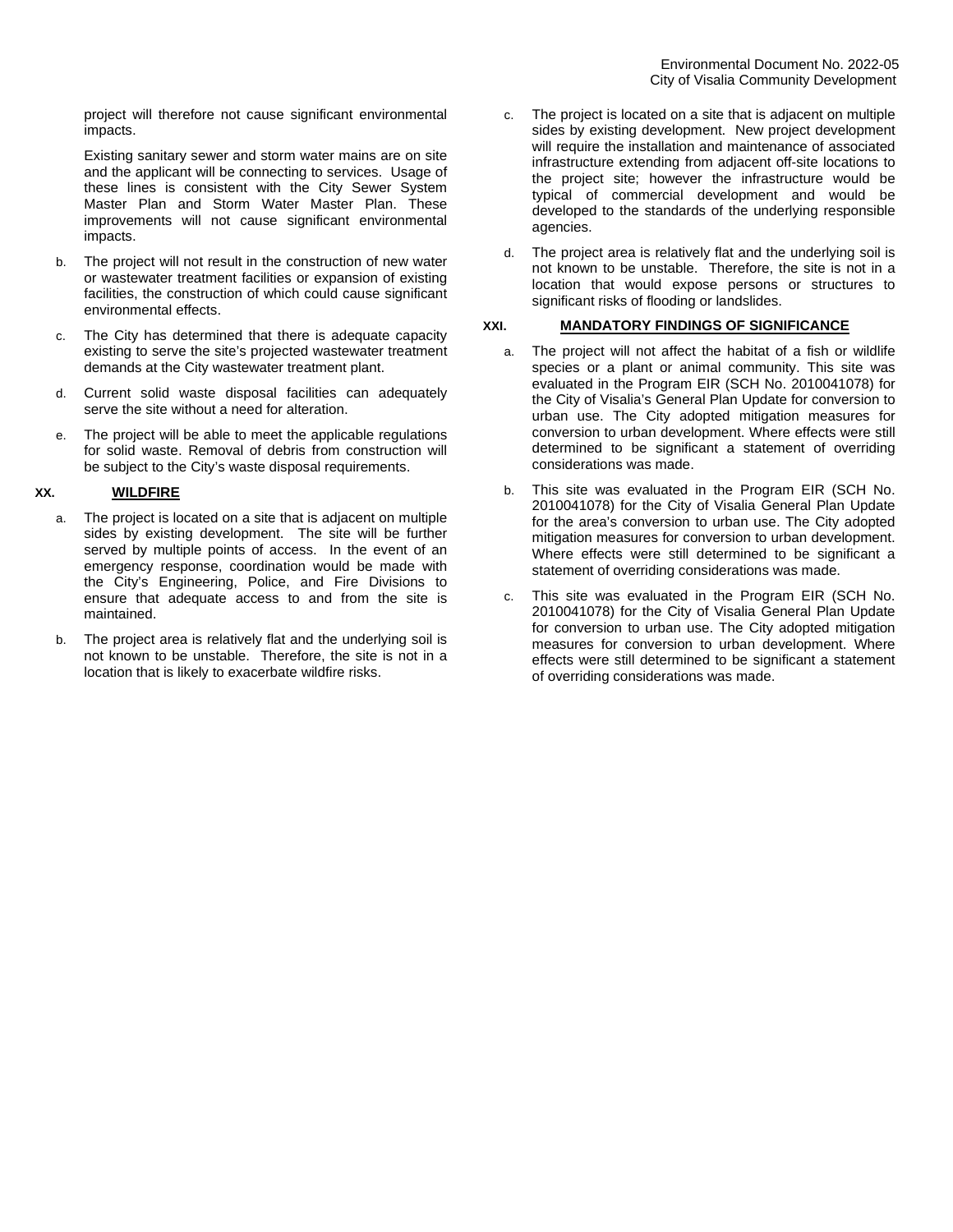# **DETERMINATION OF REQUIRED ENVIRONMENTAL DOCUMENT**

On the basis of this initial evaluation:

- I find that the proposed project **COULD NOT** have a significant effect on the environment. **A NEGATIVE DECLARATION WILL BE PREPARED.**
- **X** I find that although the proposed project could have a significant effect on the environment, there will not be a significant effect in this case because the mitigation measures described on the attached sheet have been added to the project. **A MITIGATED NEGATIVE DECLARATION WILL BE PREPARED.**
- I find the proposed project **MAY** have a significant effect on the environment, and an **ENVIRONMENTAL IMPACT REPORT** is required.
- I find that the proposed project **MAY** have a "potentially significant impact" or "potentially significant unless mitigated" impact on the environment, but at least one effect 1) has been adequately analyzed in an earlier document pursuant to applicable legal standards, and 2) has been addressed by mitigation measures based on the earlier analysis as described on attached sheets. An **ENVIRONMENTAL IMPACT REPORT** is required, but it must analyze only the effects that remain to be addressed.
- I find that as a result of the proposed project no new effects could occur, or new mitigation measures would be required that have not been addressed within the scope of the Program Environmental Impact Report (SCH No. 2010041078). The Environmental Impact Report prepared for the City of Visalia General Plan was certified by Resolution No. 2014-37 adopted on October 14, 2014. **THE PROGRAM ENVIRONMENTAL IMPACT REPORT WILL BE UTILIZED.**

Brandon Smith, AICP **Date** Date

Environmental Coordinator

February 10, 2022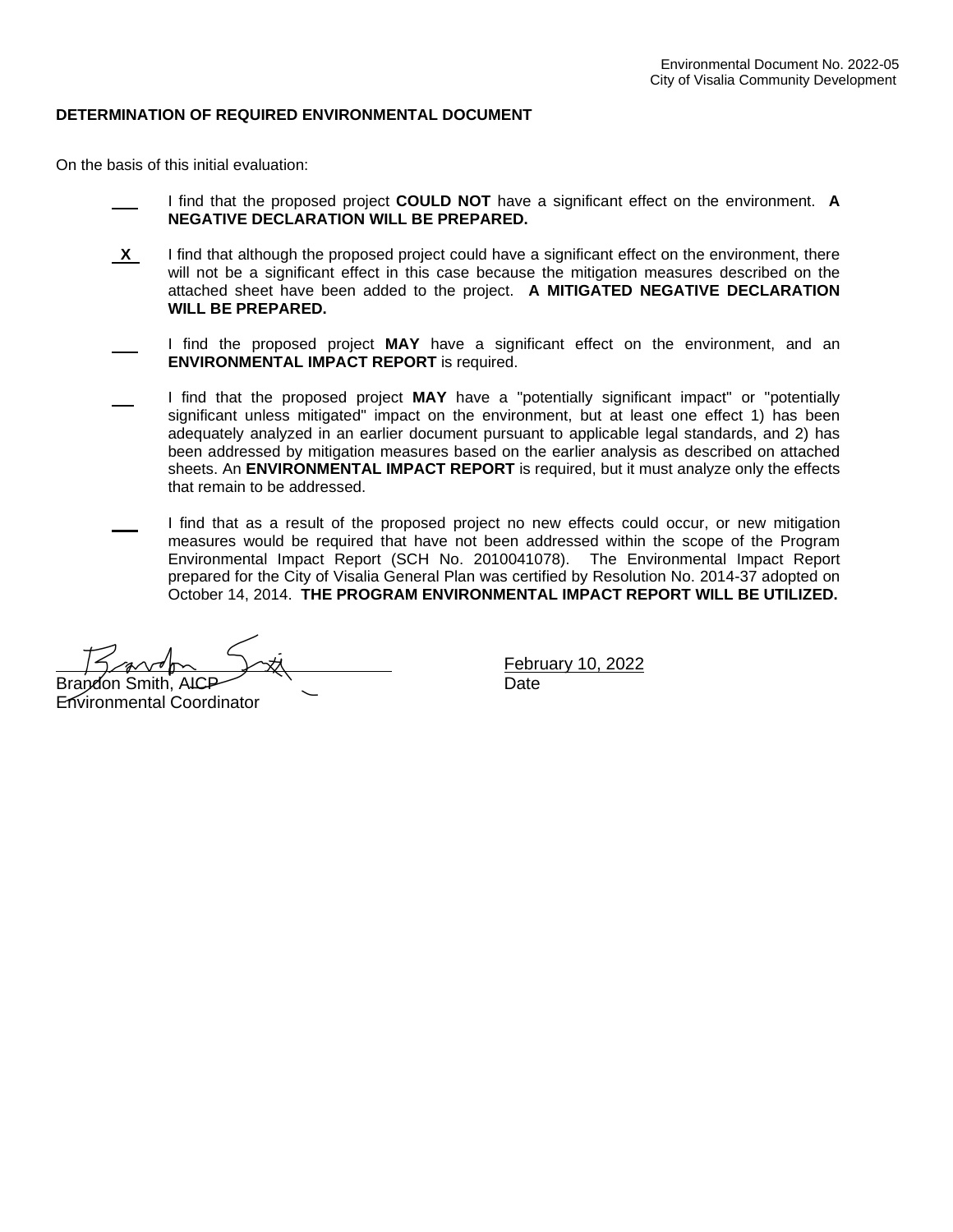